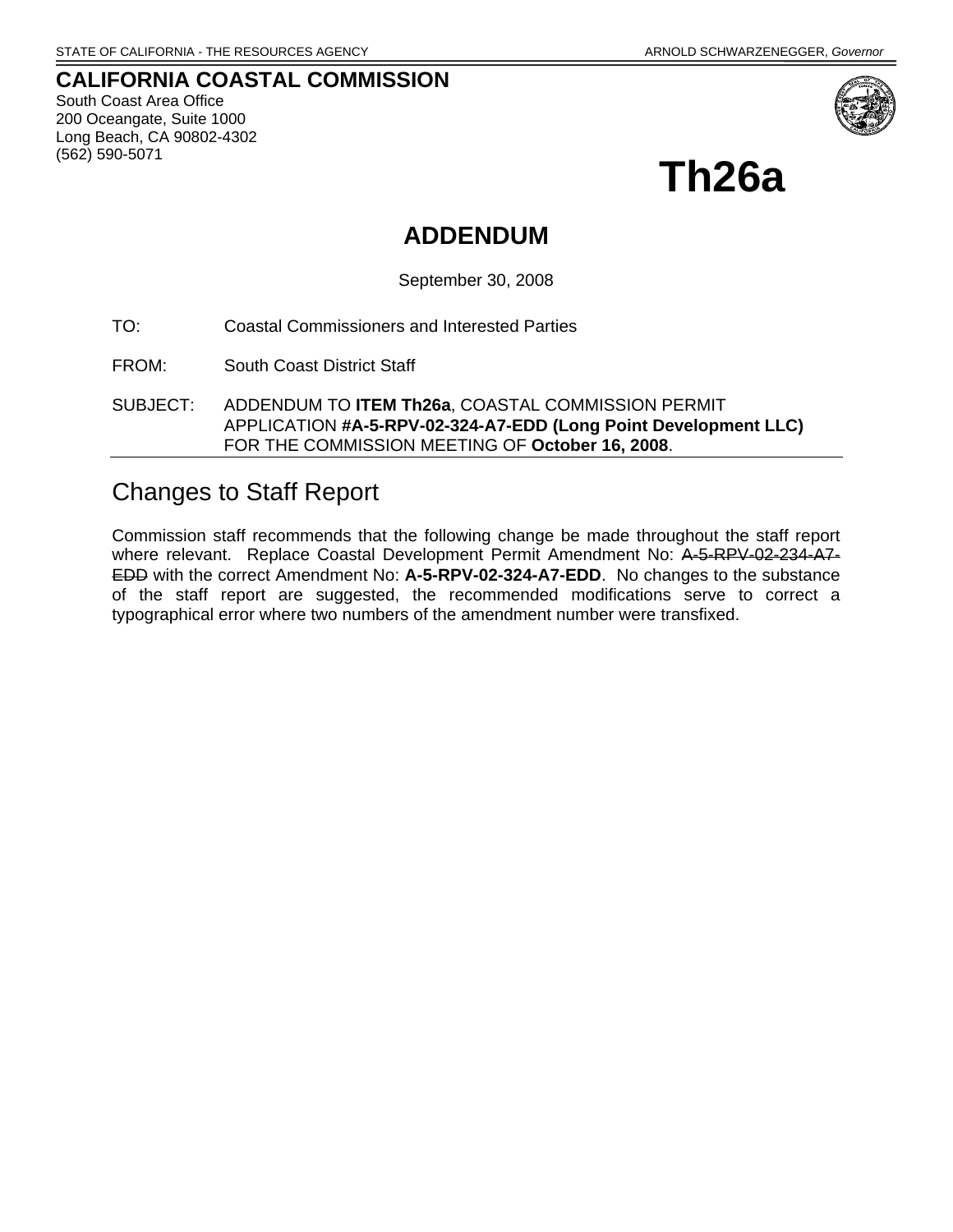# **CALIFORNIA COASTAL COMMISSION**

South Coast Area Office 200 Oceangate, Suite 1000 Long Beach, CA 90802-4302 (562) 590-5071

# **Th26a Hearing Date: October 15-17, 2008**

Submitted: August 15, 2008 Staff: Gabriel Buhr

Staff Report: September 24, 2008



# **STAFF REPORT: APPEAL OF EXECUTIVE DIRECTOR DETERMINATION**

**DISPUTE RESOLUTION NO.:** A-5-RPV-02-234-A7-EDD

**APPLICANTS:** Long Point Development LLC

**PROJECT LOCATION:** 6610 Palos Verdes Drive South, City of Rancho Palos Verdes, Los Angeles County

**EDD APPEAL DESCRIPTION:** Appeal of the Executive Director's Determination to reject Coastal Development Permit Amendment Application A-5- RPV-02-234-A7-EDD, which proposed the construction of an entryway greeting kiosk that would also house a first responder unit.

**MOTION & RESOLUTION:** Page 3

# **SUMMARY OF STAFF RECOMMENDATION:**

Staff recommends that the Commission **concur** with the Executive Director's determination to reject the proposed amendment pursuant to 14 C.C.R. Section 13166. The standard of review for the appeal of the Executive Director's rejection of an amendment application requires the Commission to overturn the Executive Director's Determination if the Commission finds that either: (1) the proposed amendment would not lessen or avoid the intended effect of an approved or conditionally approved permit or (2) the applicant has presented newly discovered material information, that could not, with reasonable diligence, have been discovered and produced before the permit was granted.

The original project included the construction of a 582 room resort, (400 hotel rooms and 82 units consisting of 50 three-keyed "casitas", and 32 "villas"), golf practice facility, club house, conference center, 4 restaurants, related commercial uses, public trails; 100 public parking spaces, open space and 784,550 cubic yards of grading on a 102.1 acre site. Six subsequent amendments have resulted in modifications to the building footprints and site plans and the conversion of some hotel rooms to condominium units. Construction has commenced on the approved project, and is anticipated to conclude during 2009.

Special Condition 2-E of the original Coastal Development Permit placed development restrictions on the approved project that would impact public access across the site. More specifically within this condition, in reference to public streets and parking areas, permanent physical obstruction and public entry controls (including gate/guard houses) were prohibited.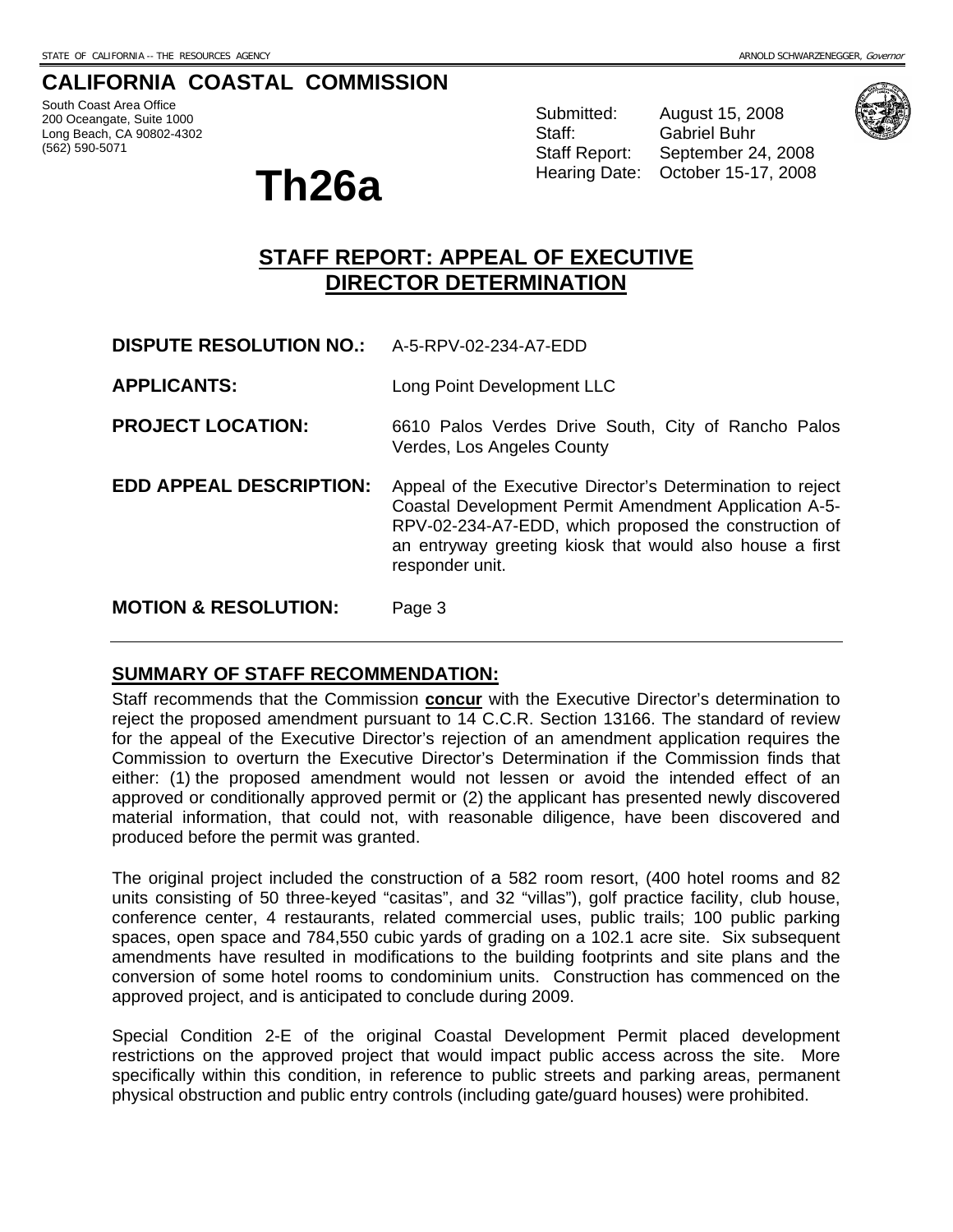In August 2008, the owners of the subject property requested an amendment to allow for the construction of a greeting kiosk with a first responder unit to be located in the center of the sole public street providing access to the site.

On August 5, 2008, Commission staff issued a letter reporting the Executive Director's determination pursuant to Section 13166(a) of the Commission's regulations and rejecting the amendment application (Exhibit 6). The standard the Executive Director applied in deciding to reject the application is provided in Section 13166(a) of the Commission's regulations and states as follows:

# *The executive director shall reject an application for an amendment . . . if he or she determines that the proposed amendment would lessen or avoid the intended effect of [a] permit unless the applicant presents newly discovered material information, which he could not, with reasonable diligence, have discovered and produced before the permit was granted.*

The Executive Director rejected the application because he determined that it would lessen or avoid the intended effect of the existing permit to provide public access across the site, and because the applicant did not present any newly discovered material information.

Staff recommends that the Commission *concur* with the Executive Director Determination to reject the subject amendment application, A-5-RPV-02-324-A7, which requests the construction of a greeting kiosk/guard house located in the center of the only public street providing access to the subject site. The appeal of the Executive Director's determination to reject Amendment Application A-5-RPV-02-324-A7 must be denied pursuant to the requirements of Section 13166 of the Commission's regulations because: (1) the proposed amendment to construct a greeting kiosk would lessen or avoid the intended effect of the permit and (2) the applicants have not presented any newly discovered material information that could not, with reasonable diligence, have been discovered and produced before the permit was granted.

# **SUBSTANTIVE FILE DOCUMENTS:**

- 1. City of Rancho Palos Verdes, Certified Local Coastal Program, 1981
- 2. City of Rancho Palos Verdes, Coastal Development Permit No. 166. (Appealed)
- 3. City of Rancho Palos Verdes, Variance No. 489
- 4. City of Rancho Palos Verdes, Tentative Parcel Map No. 26073, as amended October, 2005 to permit four parcels and 152 condominium units Coastal Development Permit A-5-RPV-02-324
- 5. Revision 'G' to Conditional Use Permit #215 Staff Report, City of Rancho Palos Verdes (Council approved March 4, 2008)
- 6. *Terranea Resort Parking Development Planning, The Hospitality and First Responder Kiosk*, prepared by Ultimate Hotel Parking Solutions, dated May 9, 2008.

# **LOCAL APPROVALS RECEIVED:**

Approval in Concept from the City of Rancho Palos Verdes City Council dated December 5, 2006, Resolution No. 2006-92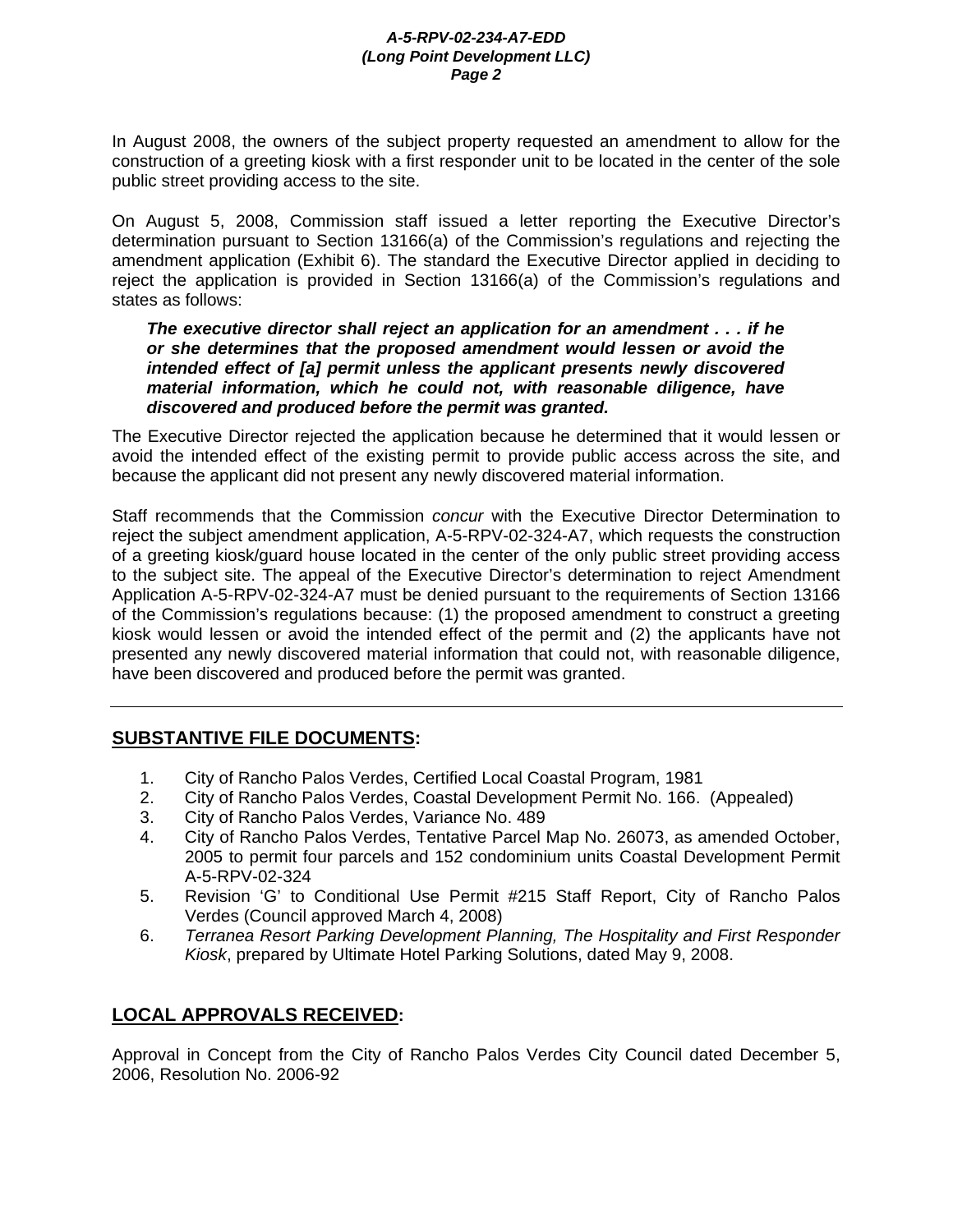# **EXHIBITS:**

- 1. Vicinity Map
- 2. Parcel Map
- 3. Site Plan with Kiosk Location
- 4. Kiosk Design Schematics
- 5. Application A-5-RPV-234-A7-EDD
- 6. Application Rejection Letter
- 7. Appeal Letter for Executive Director's Determination
- 8. Letter from County of Los Angeles Fire Department

# **I. STAFF RECOMMENDATION**

# **CONCUR WITH EXECUTIVE DIRECTOR'S DETERMINATION**

# **MOTION:** *I move that the Commission overturn the Executive Director's decision to reject Coastal Development Permit Amendment Application No. A-5-RPV-02-324-A7.*

# **STAFF RECOMMENDATION:**

Staff recommends a **NO** vote on the motion, thus rejecting it. Following the staff recommendation to reject this motion will result in the Commission upholding the Executive Director's determination and rejecting the amendment application and in adoption of the following resolution and findings. The motion passes only by affirmative vote of a majority of Commissioners present.

# **RESOLUTION TO CONCUR WITH THE E.D.'S DETERMINATION:**

The Commission hereby concurs with the Executive Director's determination to reject Coastal Development Permit Amendment Application No. A-5-RPV-02-324-A7 on the grounds that the proposed amendment would lessen or avoid the intended effect of an approved or conditionally approved permit and that there is no newly discovered material information which, in the exercise of reasonable diligence, could not have been discovered and produced before the permit was granted.

# **II. STANDARD OF REVIEW**

The standard of review for the appeal of the Executive Director's rejection of an amendment application requires the Commission to overturn the Executive Director's rejection of the amendment application if the Commission finds that either: (1) the proposed amendment would not lessen or avoid the intended effect of an approved or conditionally approved permit or (2) the applicant has presented newly discovered material information that could not, with reasonable diligence, have been discovered and produced before the permit was granted. (14 C.C.R, Section 13166(a)(1))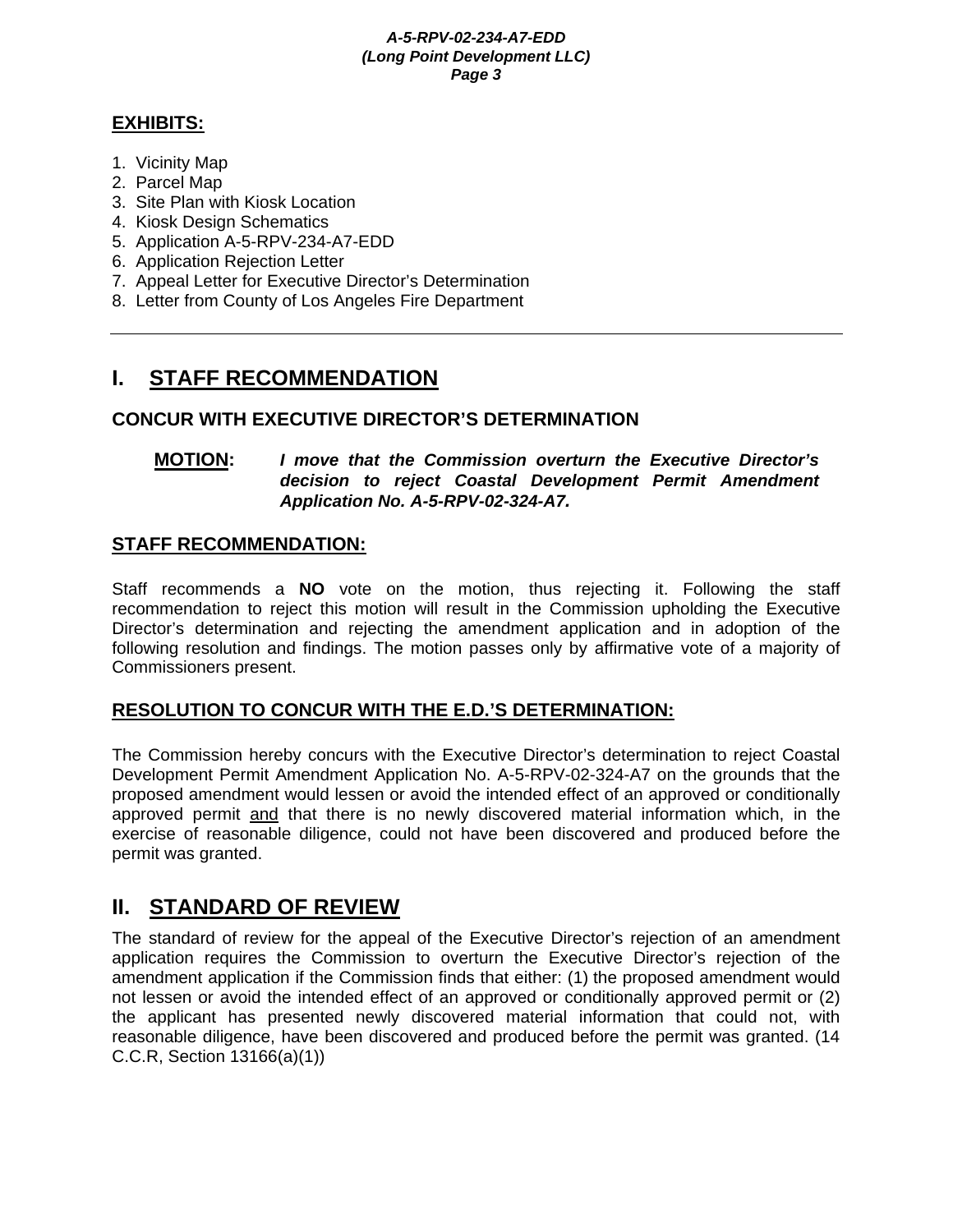# **III. AUTHORITY FOR EXECUTIVE DIRECTOR DETERMINATION AND PROCEDURAL PROVISIONS**

The authority for the Commission's determination is provided by California Code of Regulations (C.C.R.), Title 14, Section 13166(a) (Amendments to Permits Other Than Administrative Permits), which states:

 *(a) The executive director shall reject an application for an amendment to an approved permit if he or she determines that the proposed amendment would lessen or avoid the intended effect of an approved or conditionally approved permit unless the applicant presents newly discovered material information, which he could not, with reasonable diligence, have discovered and produced before the permit was granted.* 

*(1) An applicant may appeal the executive director's determination to the commission. The appeal must be submitted in writing and must set forth the basis for appeal. The appeal must be submitted within 10 working days after the executive director's rejection of the amendment application. If timely submitted, the executive director shall schedule the appeal for the next commission hearing or as soon thereafter as practicable and shall provide notice of the hearing to all persons the executive director has reason to know may be interested in the application.* 

*(2) If the commission overturns the executive director's determination, the application shall be accepted for processing in accordance with subsection (c) below.* 

After Commission approval of a coastal development permit, Title 14 of the C.C.R., Section 13166 requires the Executive Director to reject any amendment application that would lessen or avoid the intended effect of the permit unless the applicant presents newly discovered material information that he could not, with reasonable diligence, have discovered and produced before the permit was granted. Rejection of an amendment application discontinues any further processing of the amendment application.

Within 10 working days after the Executive Director's rejection of an amendment application, the applicant may appeal the Executive Director's determination. If the applicant appeals this determination, the Executive Director is required to schedule a hearing on the appeal at the next Commission hearing or as soon thereafter as practicable. If the Commission overturns the Executive Director's determination, the application shall be accepted for processing.

In this case, the Executive Director notified the applicants in a letter dated August 5, 2008 (Exhibit 6), that coastal development permit amendment application A-5-RPV-02-324-A7 (Exhibit 5), to construct an entryway greeting kiosk that would also house a first responder unit must be rejected pursuant to Commission regulations, 14 C.C.R. Section 13166. The applicants responded within the 10 working day appeal period in a letter dated August 14, 2008, that the applicants do not agree with the Executive Director's determination and therefore request the Commission follow the procedures provided by Section 13166(a)(1) of Title 14 of the California Code of Regulations and schedule a hearing to appeal the determination (Exhibit 8).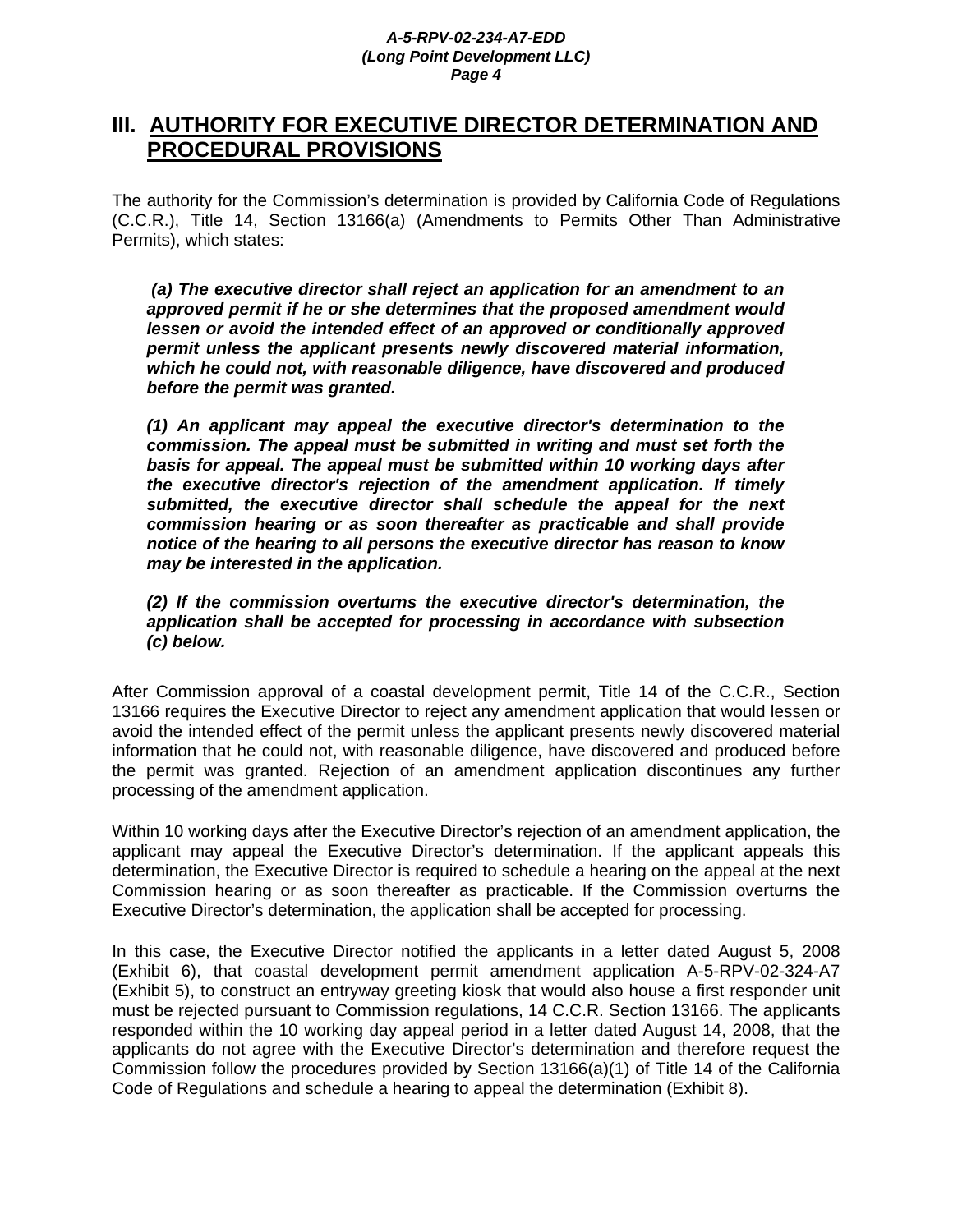# **IV. FINDINGS AND DECLARATIONS**

The Commission hereby finds and declares:

# **A. Project Location and History**

The project site is located at 6610 Palos Verdes Dr. South, in the City of Rancho Palos Verdes (Exhibit 1 and 2). The site forms a triangular peninsula that is seaward of Palos Verdes Drive South. It is the former Marineland Aquatic Park property that closed down in 1985. The site consists of flat graded areas and steep cliffs that support coastal bluff scrub habitat areas for the endangered El Segundo blue butterfly. A small cove with a sandy beach exists along the southern boundary of the property that provides access for the public to the shoreline. The site had some existing development including large surface parking lots, vacant buildings and the Catalina Room banquet facility. Construction is now underway for the approved development with an estimated completion date of some time during the 2009 calendar year.

Urgency Ordinances adopted by the Rancho Palos Verdes City Council upon the closure of Marineland established a requirement for coastal access and public parking on the Long Point property. The parking and coastal access remain open during daytime hours from one hour before sunrise to one hour after sunset.

# **B. Past Commission Action**

The project site has been the subject of past Commission actions regarding the commercial and residential development. The principal actions taken by the Coastal Commission with respect to the subject property are summarized below. The original 2003 coastal development permit for the subject site and the subsequent amended coastal development permits  $(A1 - AG)$  are described below.

# Description of Project Originally Approved**:**

Construction of a 582 room resort: (400 hotel rooms and 82 units consisting of 50 three-keyed "casitas", and 32 "villas", golf practice facility, club house, conference center, 4 restaurants, related commercial uses, public trails; 100 public parking spaces, open space and 784,550 cubic yards of grading on a 102.1 acre site. The proposed project includes Tentative Parcel Map No. 26073, which creates four parcels.

# Description of Amendment 1 withdrawn June 2005 (A-5-RPV-02-324-A1):

Authorize the conversion of 70 units (106 hotel guestrooms) in a 582-room resort hotel to limited occupancy resort condominiums, which will be operated by the hotel.

# Description of Amendment 2 approved September 2005 (A-5-RPV-02-324-A2):

Modifications to the project site plan including a reduction of the hotel building footprint and relocation of the specialty restaurant and adjustment of the boundary of the bluff top "Habitat Enhancement Area," Zone B, an "80 foot wide Coastal Bluff Scrub and Coastal Sage Scrub Zone" adjacent to the top of the bluff. The applicant proposed to provide a narrower buffer adjacent to a public parking lot at the northwest corner of the property, and adjacent to an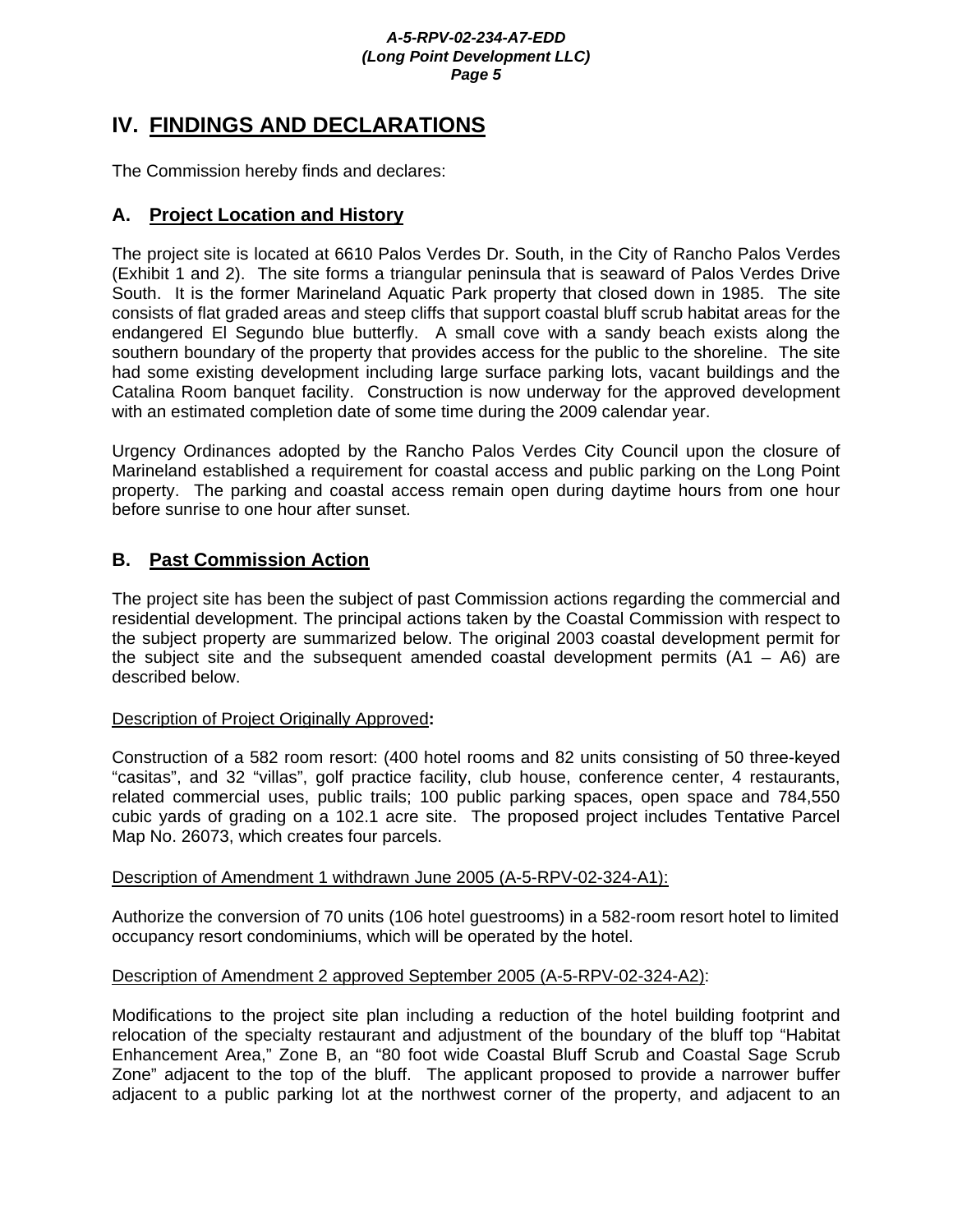emergency access road. The applicant proposed to balance these reductions in width by increasing the width of Zone B in areas adjacent to these modified areas to up to 150 feet. The applicant also proposed to widen an existing drainage in the southeast corner of the property in order to protect existing willows.

## Description of Amendment 3 Approved August 2005 (A-5-RPV-02-324-A3):

Authorize the conversion of 82 units (50 three-keyed "casitas" and 32 "villas") into 82 separate condominiums (with a total of 182 rentable spaces), enabling each of the 82 units to be sold as an independently owned condominium, which would be operated by the hotel as limited occupancy resort condominiums.

# Description of Amendment 4 Approved November 2005 (A-5-RPV-02-324-A4):

Request to amend A-5-RPV-02-324 in order to provide funding to partially offset the Commission's costs for its consideration of the permit application and condition compliance. This funding will provide additional temporary personnel so that a team of permanent Commission staff can expedite the review of documents prior to issuance of documents for Appeal A-5 RPV-02-324.

# Description of Amendment 5 Approved May 2006 (A-5-RPV-02-324-A5):

Conversion of 70 units (106 hotel guestrooms) in a 582-room resort hotel to limited-occupancy resort condominiums, which will be operated by the hotel. Conversion will include 66 guestrooms located in the main hotel building, and 40 guestrooms located in twenty twoguestroom "bungalows." After conversion, the 70 units will continue to provide 106 rentable units (guestrooms). The hotel now provides 182 guestrooms within 82 for-sale units and 400 hotel-owned guestrooms. After the conversion, the hotel developer will continue to own 294 guestrooms.

## Description of Amendment 6 Approved June 2006 (A-5-RPV-02-324-A6):

Modify the site plan, including reducing the hotel building footprint, reducing the number of Villa buildings, eliminating the parking structure and reconfiguring the surface parking area, eliminating the two tennis courts, changing the golf amenity from a 3-hole practice facility to a 9 hole short game golf academy, extending a 28-foot wide (20 feet paved) fire road to the lower pool area on a graded bench below the bluff top, and modifying the Marineland Trail, ADA-Compliant Coastal Access For Disabled Trail, Resort Entry Trail and Shoreline Access Ramp.

# **C. Amendment Request A-5-RPV-02-234-A7**

The proposed amendment to Coastal Development Permit A-5-RPV-02-234-A7 received in the California Coastal Commission's Long Beach office on July 25, 2008, requested an amendment to allow for the construction of a greeting kiosk with a first responder unit to be located in the center of the sole public street providing access to the site. (Exhibit 3, 4 and 5)

The amendment did not seek to eliminate or alter Special Condition 2-E which placed development restrictions on the original approved project that would impact public access across the site. More specifically within this condition, in reference to public streets and parking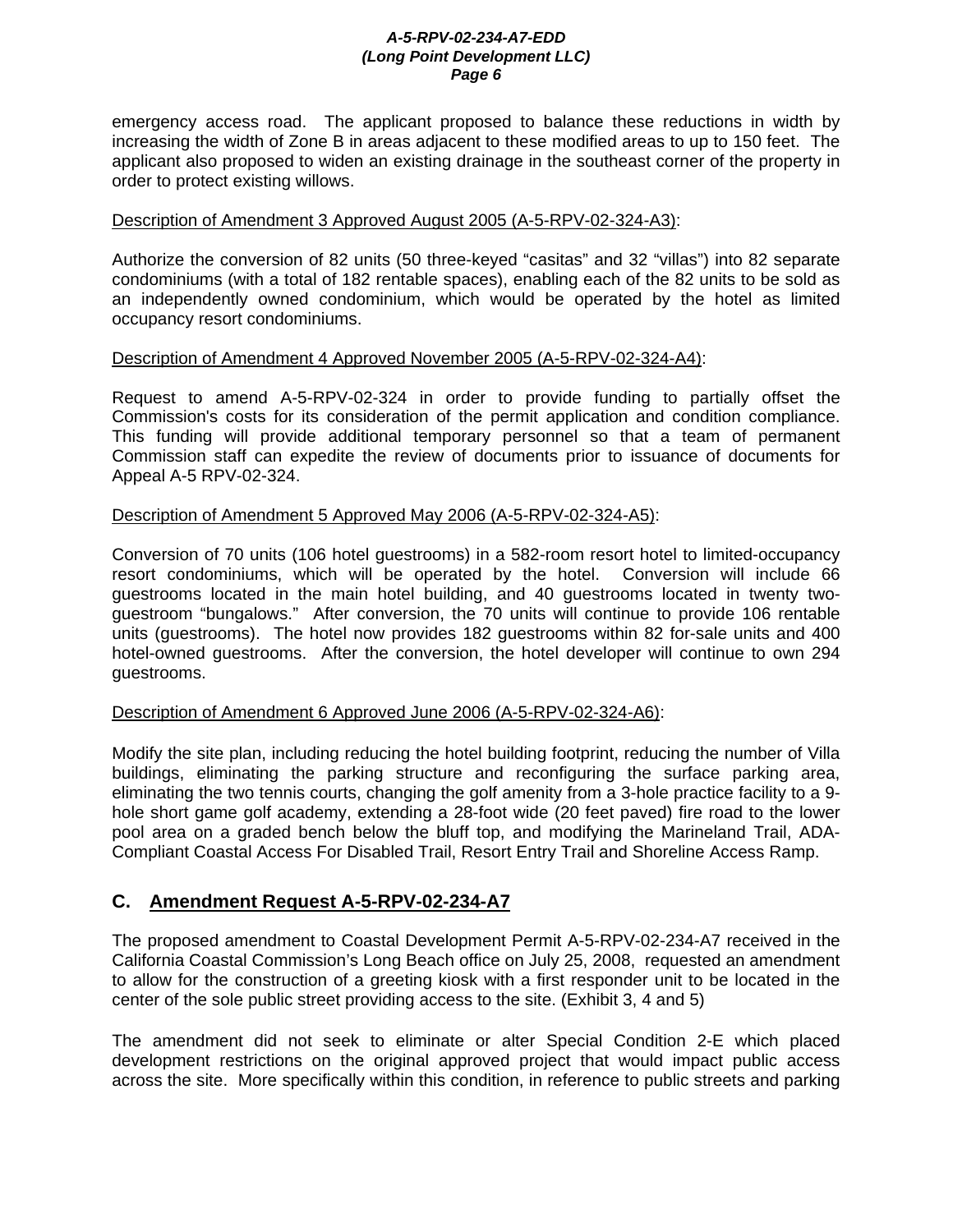areas, permanent physical obstruction and public entry controls (including gate/guard houses) were prohibited.

# **D. Executive Director's Determination**

In response to amendment request A-5-RPV-02-234-A7, a letter transmitting the Executive Director's Determination, dated August 5, 2008, explained that the proposed amendment must be rejected pursuant to Section 13166 of the California Coastal Commission Regulations (California Code of Regulations, Title 14, Division 5.5) because construction of a greeting kiosk/guard house in the center of the sole public road providing access to the site would avoid the intended effect of the permit and no newly discovered information was submitted as part of the amendment application that could not, with reasonable diligence, have been produced before the permit was granted (Exhibit 6).

The subject site must comply with several relevant public access policies in the Coastal Act and the City of Rancho Palos Verdes certified Local Coastal Program (LCP), including the following:

Section 30210 of the Coastal Act states:

*In carrying out the requirement of Section 4 of Article X of the California Constitution, maximum access, which shall be conspicuously posted, and recreational opportunities shall be provided for all the people consistent with public safety needs and the need to protect public rights, rights of private property owners, and natural resource areas from overuse.* 

Section 30211 of the Coastal Act states:

*Development shall not interfere with the public's right of access to the sea where acquired through use or legislative authorization, including, but not limited to, the use of dry sand and rocky coastal beaches to the first line of terrestrial vegetation.* 

The City's certified LCP reflects the linear nature of the City's coastal zone, which is a flat coastal plain that ends in unstable cliffs. The unstable cliffs often have sensitive habitat and throughout the City, the public jogs/walks along the tops of the cliffs and gains access to the beach over steep trails. The LCP addressed this by identifying corridors for access, habitat and views.

The Corridors (Access Corridor) Element of the Land Use Plan portion of the certified LCP states:

*Continuity of pathways between major access corridors, open spaces, etc., should be provided within private developments, but designed so as to retain privacy for adjacent residences within these developments.* 

The Corridors Element of the certified LCP states:

*It is the policy of the City to: Require development proposals within areas which might impact corridors to analyze the site conditions in order to mitigate impacts and obtain feasible implementation of all corridor guidelines.*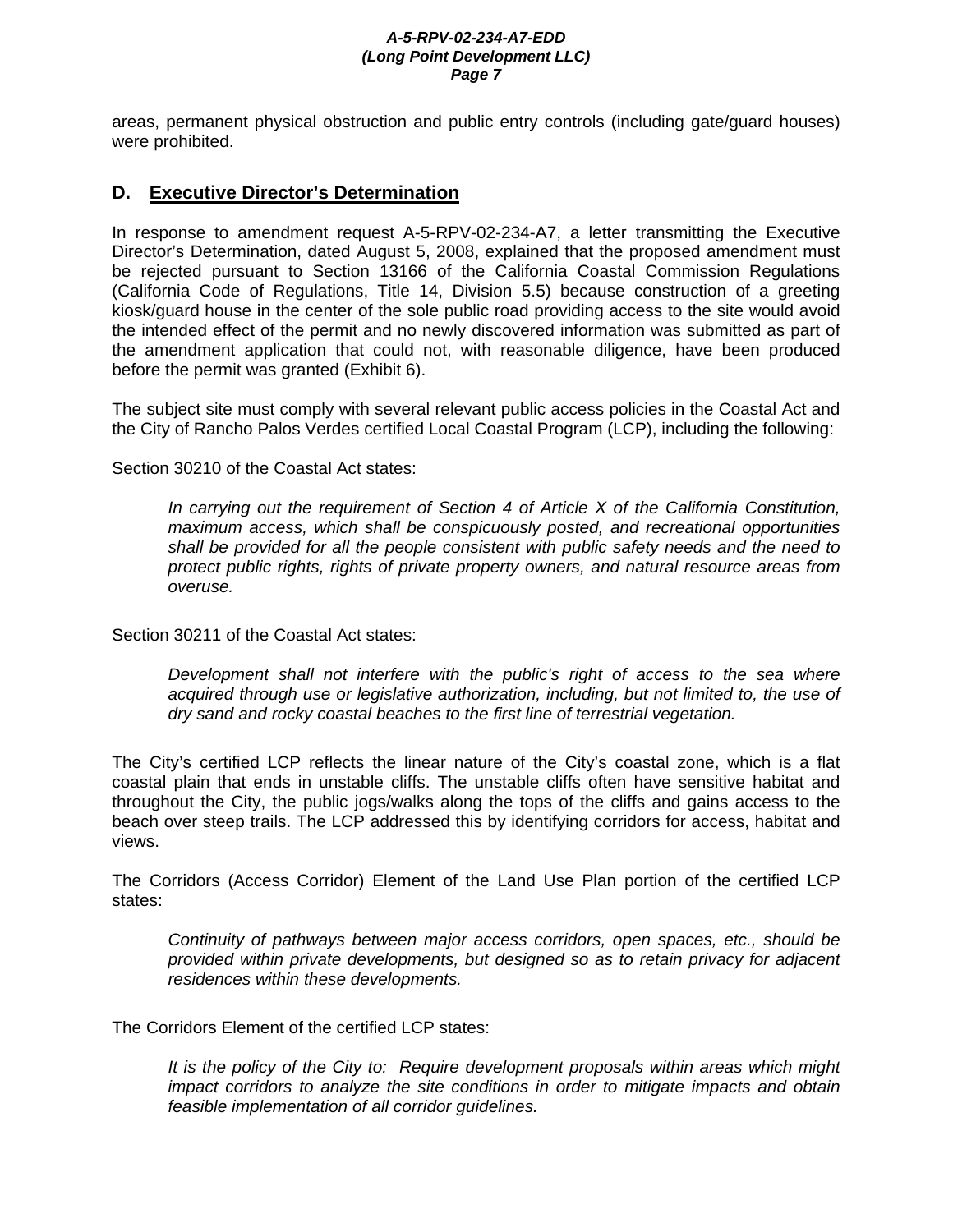Policy No. 2 of the Urban Environment Element of the certified LCP states:

*It is the policy of the City to encourage new developments adjoining public trails to design internal trails to link with the public trails.* 

The Executive Director's Determination explained the permit history of the site and the requirement that development comply with the public access policies of the Coastal Act and the City's certified LCP. More specifically the Executive Director's Determination referenced the requirement that no new amendment application could be accepted if it lessened or voided the intent of the original approved permit. Special Condition 2-E Development Restrictions of the original permit states:

*(3) Long term or permanent physical obstruction of streets, roads and parking areas discussed in 2.D.(2) above, located within Tentative Parcel Map No. 26073, dated May 24, 2006 shall be prohibited. Public entry controls (e.g. gates, gate/guard houses, guards, signage, etc.) and restrictions on use by general public (e.g. preferential parking districts, guest-only parking periods/permits, etc.) associated with any street or public parking areas shall be prohibited.* 

Although the amendment application describes the new development as a "greeting kiosk", the structure as designed has the potential to function as a public entry control device in the manner of a guard house and therefore is in direct conflict with the Commission approved Special Condition 2-E. The placement of a structure in the center of the only public street that provides access to the site has the potential to hinder public access across the subject site. As described in the application, the kiosk would be manned by trained security personnel 24 hours, and require all persons entering the site to stop and be directed by the staff to available parking and public access trails.

The original permit required that the subject site maintain 100 public parking spaces to be available for the general public during the hours of one hour before dawn to one hour after dusk, and that the applicant offer a public easement over the public parking areas present on site. In reference to this requirement, the Findings for the original permit described that:

"*Pursuant to this requirement the applicant is required to submit a legal description of these parking areas and that no development occur that impedes the access and availability by the public from one hour before dawn to one hour after dusk. Ensuring that ten percent of the on-site parking remains free and open to the public is consistent with the certified LCP and the public access policies of the Coastal Act.* 

*Since there is no on-street parking available on Palos Verdes Drive South, the provision of public parking is necessary to assure continued public access to the beach on the eastern end of the property.*"

The Findings from the original permit emphasize the fact that for the public parking areas on site to remain a viable component of the public access corridors available within the project site, it is imperative that no hindrance of public access be placed between Palos Verdes Drive South and these parking areas. Any structure that could possibly deter the public from accessing these parking areas decreases their value and service to the general public interested in accessing the public trails and beach present on the subject property. While the intentions of the greeting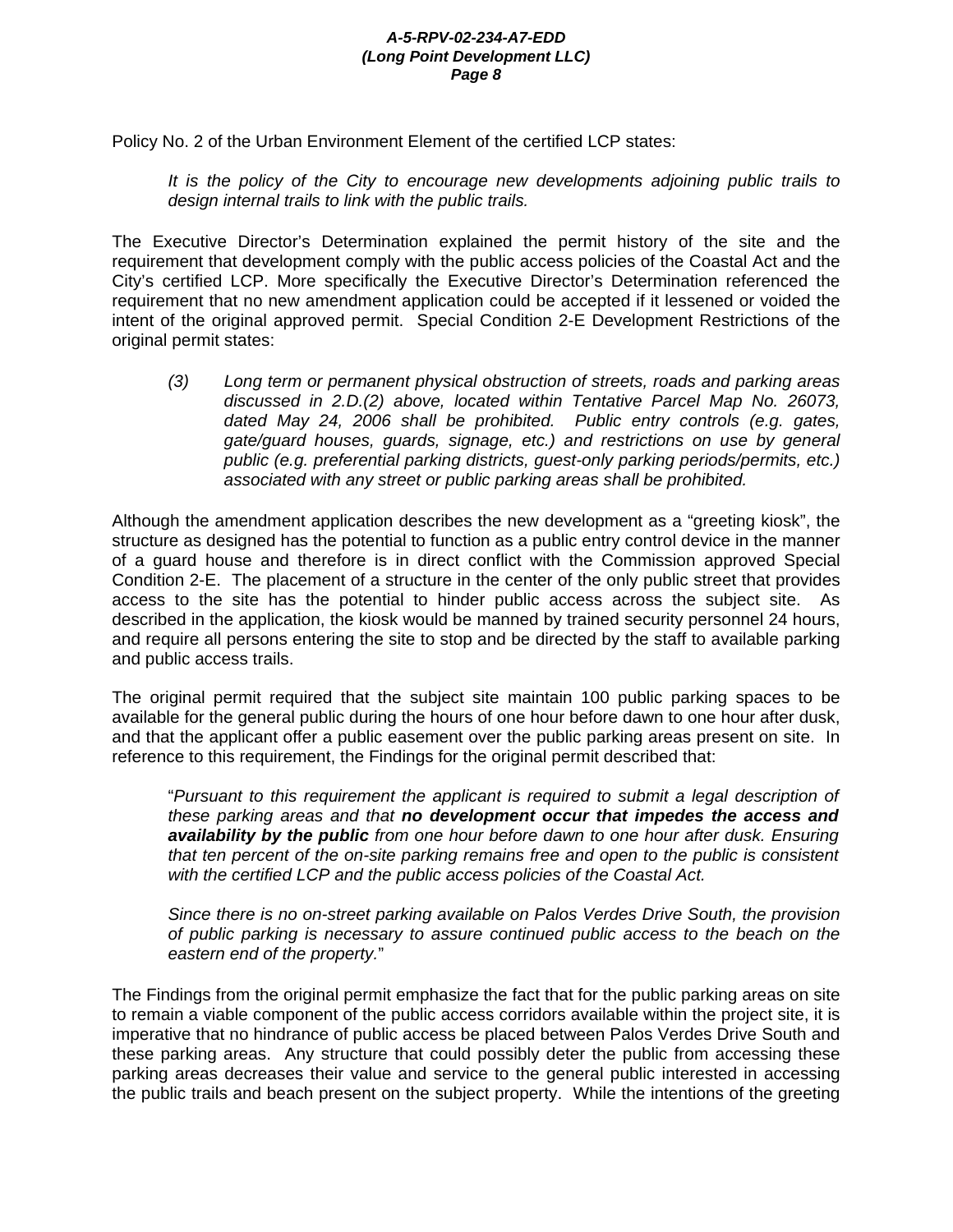kiosk may be beneficial to the general operations of the development as a whole, it also has the opportunity to intimidate the general public and to convey a feeling of privatization of the interior portions of the site including the trails and beach, therefore excluding these recreational opportunities from the general public whether that is the designed intention of the structure or not. Additionally, if a specific set of conditions was approved to allow for the operation of a greeting kiosk, enforcement of such conditions would be near impossible and would again present a situation where the public could either intentionally or unintentionally be excluded from the public amenities located throughout the subject site.

The Executive Director's Determination also addressed the First Responder Graphic Display Panel component of the proposed greeting kiosk application. The County of Los Angeles Fire Department required that the applicant include a First Responder Graphic Display Panel as a part of its approved Fire Access plan. The Fire Department required that the Panel be staffed 24 hours a day, and approved the greeting kiosk as an effective location for the Panel within the subject site. No information was provided stating that the location of the proposed greeting kiosk was the only available option for the placement of the panel. The Executive Director's Determination requested additional alternatives to be presented where the panel could be effective in supporting safety across the subject site as required in the Fire Access Plan.

As a result of the above facts, the Executive Director rejected CDP Amendment Application A-5- RPV-02-234-A7.

# **E. Applicants' Appeal of Executive Director Determination**

The applicants appealed the Executive Director's Determination in a letter from their representative, Michael Hardisty, dated August 14, 2008, requesting that the Commission follow the procedures provided by Section 13166 of Title 14 of the California Code of Regulations ("14 C.C.R.") and schedule a hearing on the determination (Exhibit 7). Attached to the letter was a Parking Development Planning Report prepared by HVS/Ultimate Hotel Parking Solutions and dated May 9, 2008, which was previously submitted as a part of the original amendment application packet.

The applicant's appeal argues the fact that the greeting kiosk as submitted in the proposed amendment would not function as an entry control device as described in Special Condition 2-E of the original permit, and therefore does not lessen or avoid the intent of the original permit. Also they contend that not allowing construction of a kiosk to monitor parking and distribute parking fees conflicts with Special Condition 2-D and 4 which requires that the public parking lots be reserved for the general public and with Special Condition 5-D which allows for the resort to charge resort guests parking fees. Additionally they present the requirement of the Fire Department to maintain a staffed First Responder Graphic Display Panel as newly discovered material information.

First, the applicant presents that the overall project will function as a public resort, completely dependent on an open and welcoming relationship with the public and therefore an entry control point that would hinder public access would be directly in conflict with the spirit of the development. The appeal letter goes so far as to stress this point that the applicant now describes the greeting kiosk/guard house as a "cottage" and the trained personnel as "greeters". The letter also stresses that the development is not a private community. In reality the project as amended has 582 units/rooms located on-site, of which only 294 of these rooms are hotel owned, and the remaining 288 units are privately owned. The applicant describes that the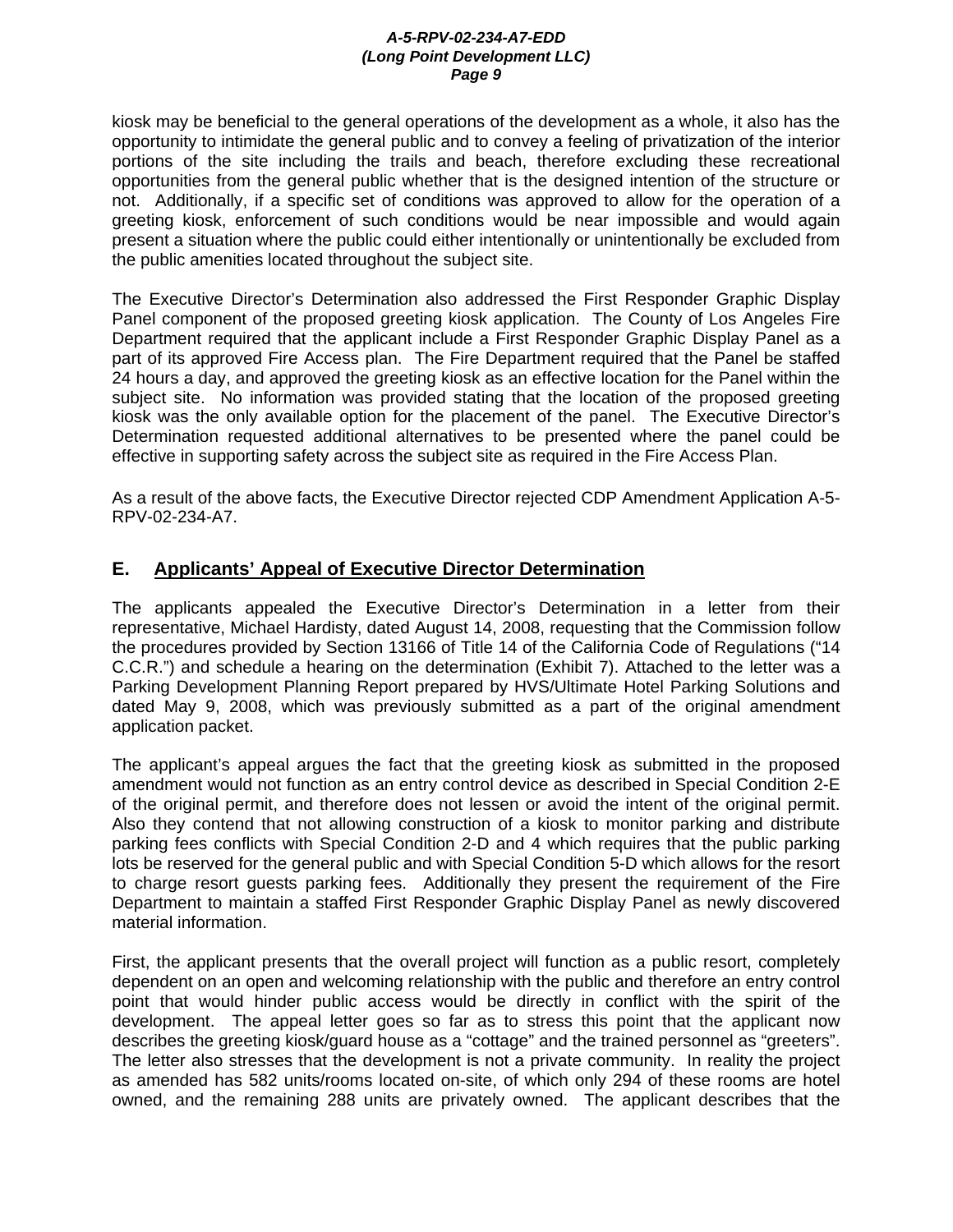"cottage" will function as an extension of the front desk assisting visitors with hotel, restaurant, golf and spa reservations, as well as directing them to parking areas and public access points.

Special Condition 2-E of the underlying permit clearly prohibits the construction of any public entry control and goes on to list relevant examples of these controls including gates and guard houses. While the applicant does not propose to construct a gate, any structure constructed in the center of the only public road accessing the site, and requiring all persons visiting the site to stop, functions essentially as a means to control and direct public entry. Whether this structure is defined as a cottage, a greeting kiosk or a guard house is irrelevant to the fact that they all essentially perform the same function of stopping and directing all entrants to the property. This function may and in most instances will provide a benefit to resort guests, however other members of the general public interested solely in accessing the public trails and beaches available on-site may be intimidated by the requirement to be stopped by hotel security staff thereby hindering their access to the coast. Additionally, although the applicant provides assurances that it will always graciously greet and direct the general public and in no way will hinder public access, there is no real way for the Commission to enforce this assertion once the structure is operational. Special Condition 2-E was specific in regards to the prohibition of any public control devices associated with any public street on the subject site, and the amendment application acts to lessen or avoid the intent of this condition and therefore must be rejected as submitted.

Secondly, the applicant argues that the permit, as currently written, restricts the resort from being able to comply with all of the approved conditions of the permit. Special Condition 2-D and Special Condition 4 require the applicant to maintain and reserve 165 public parking spots on-site. Fifty of these parking spaces are located along the northwestern property perimeter at the Point Vicente fishing access trail and parking lot, another 50 are to be reserved at the parking lot located directly east of the proposed kiosk, and the remaining 65 spaces are to be reserved within the adjacent private 223 space lot, in the case that both previously described parking lots are full. Additionally, Special Condition 5-D allow for the resort to collect parking fees from hotel guests. The applicant contends that without a greeting kiosk it would be impossible for the resort to maintain availability to the parking spaces for the general public and to collect parking fees from their clients. Resort staff has stated that they expect parking revenues to generate over one million dollars annually for the resort.

In accepting the terms of the original permit, the applicant agreed to the restrictions placed on the development via the Special Conditions attached to the original permit. No new information has been presented that would warrant the construction of a greeting kiosk/guard house to help facilitate the operation of the resort and its parking requirements under the permit as first issued. Other options certainly are available to monitor and enforce the Special Conditions of the permit related to public parking while at the same time generating revenue from the sale of parking passes to resort guests. The added incentive of the large amount of potential revenue to be generated by the resort from the private parking on-site should provide ample incentive to investigate other functional alternatives to the proposed greeting kiosk/guard house. No other alternatives were attached to application A-5-RPV-02-324-A7 when it was submitted and subsequently rejected.

It should also be noted that in reference to both claims made by the applicant above, the original permit contained provisions (Special Condition 4 and 10) to require the resort to install sufficient signage that would illustrate and direct the public and resort guests to the available parking options on-site, therefore again eliminating the need for a greeting kiosk to provide this already available information.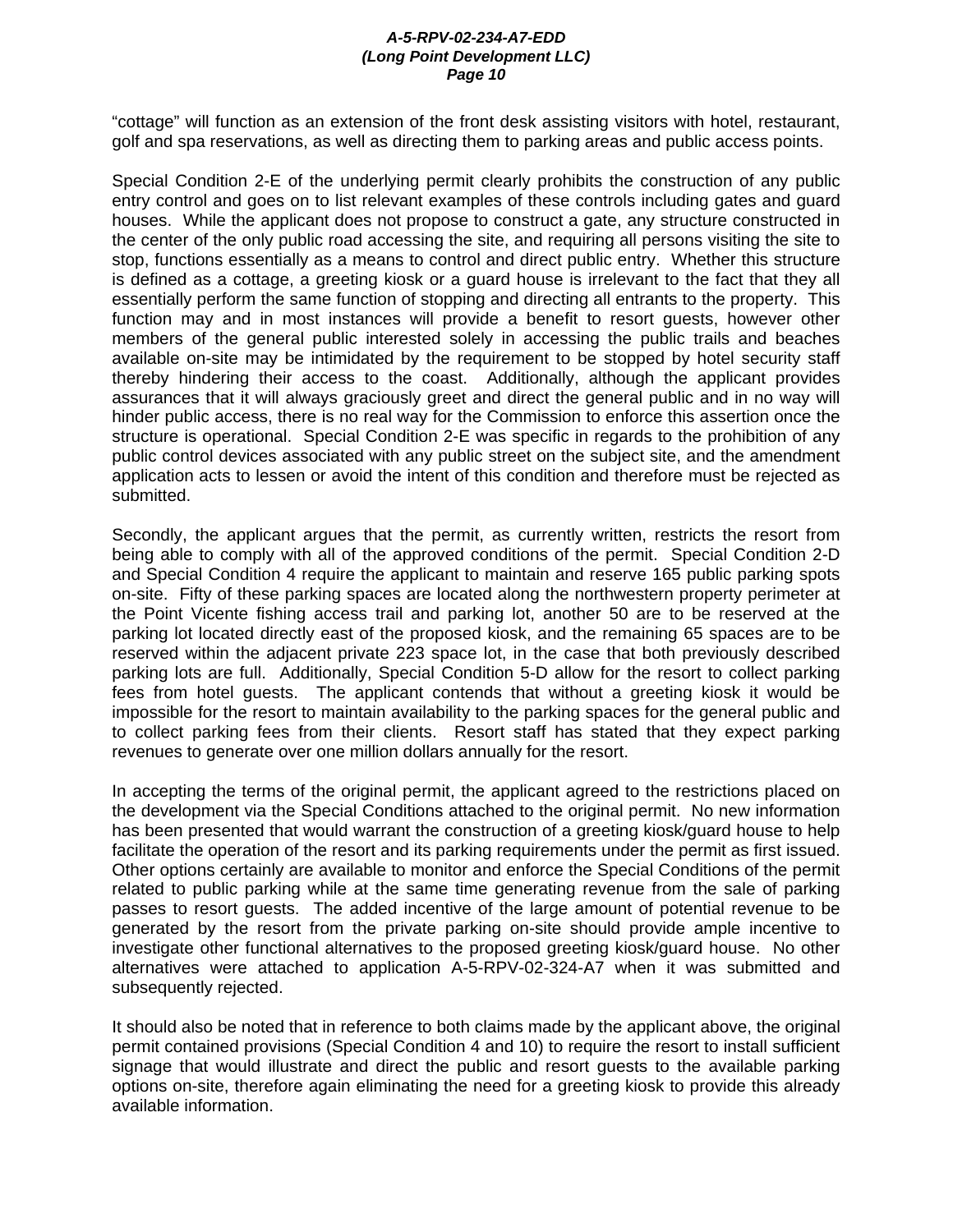Finally, the applicant has submitted the requirement from the County of Los Angeles Fire department to include a First Responder Graphic Display Responder on-site as a part of the Fire Access plan for the Terranea Resort as another justification for the construction of the greeting kiosk/guard house. In a letter from the Fire Department (Exhibit 8), the Fire Marshall requests that a First Responder Panel be installed on-site and that the panel be manned 24 hours a day. The Fire Marshall also approves the location of the proposed kiosk as an adequate place to house the required emergency device. The Fire Department however, did not require the First Responder Panel to be located specifically within a kiosk at this particular location. While the applicant stresses that this is yet another important reason for the greeting kiosk to be installed as proposed, they have not provided sufficient information to describe why the First Responder Panel must be located in a kiosk located in the center of the only public road providing access to the site, directly in conflict with the Commission approved original permit. They again have not provided any potential alternatives for the location of the First Responder Panel on-site, although they also comment that other alternatives may exist.

# **F. Conclusion**

This appeal of the Executive Director's rejection of CDP Amendment Application A-5-RPV-02- 324-A7 to allow for the construction of a greeting kiosk with a first responder unit to be located in the center of the sole public street providing access to the site does not demonstrate that there are any changed circumstances on the site. The original permit as approved included provisions to ensure public parking and access is maintained on the site while also specifically prohibiting the construction of any public entry control devices on the main streets and sidewalks providing access to the site. The requirement by the Fire Department to have a manned First Responder Panel on-site does not specifically describe the proposed greeting kiosk as the only option for the location of the emergency information device. No alternative locations for the proposed greeting kiosk/guard house were included as apart of the amendment application.

The Commission finds that the appeal must be denied because: (1) the proposed amendment would lessen or avoid the intended effect of Special Condition 2-E of CDP A-5-RPV-03-324 and (2) the applicants have not presented any newly discovered material information that could not, with reasonable diligence, have been discovered and produced before the permit was granted. In addition, construction of the kiosk for entry control cannot be found consistent with PRC Sections 30210 and 30211 concerning the protection and provision of public access and the public access policies of the City's certified LCP. Thus, the grounds necessary for overturning the Executive Director's rejection of an amendment application under Section 13166 of the Commission's regulations have not been satisfied.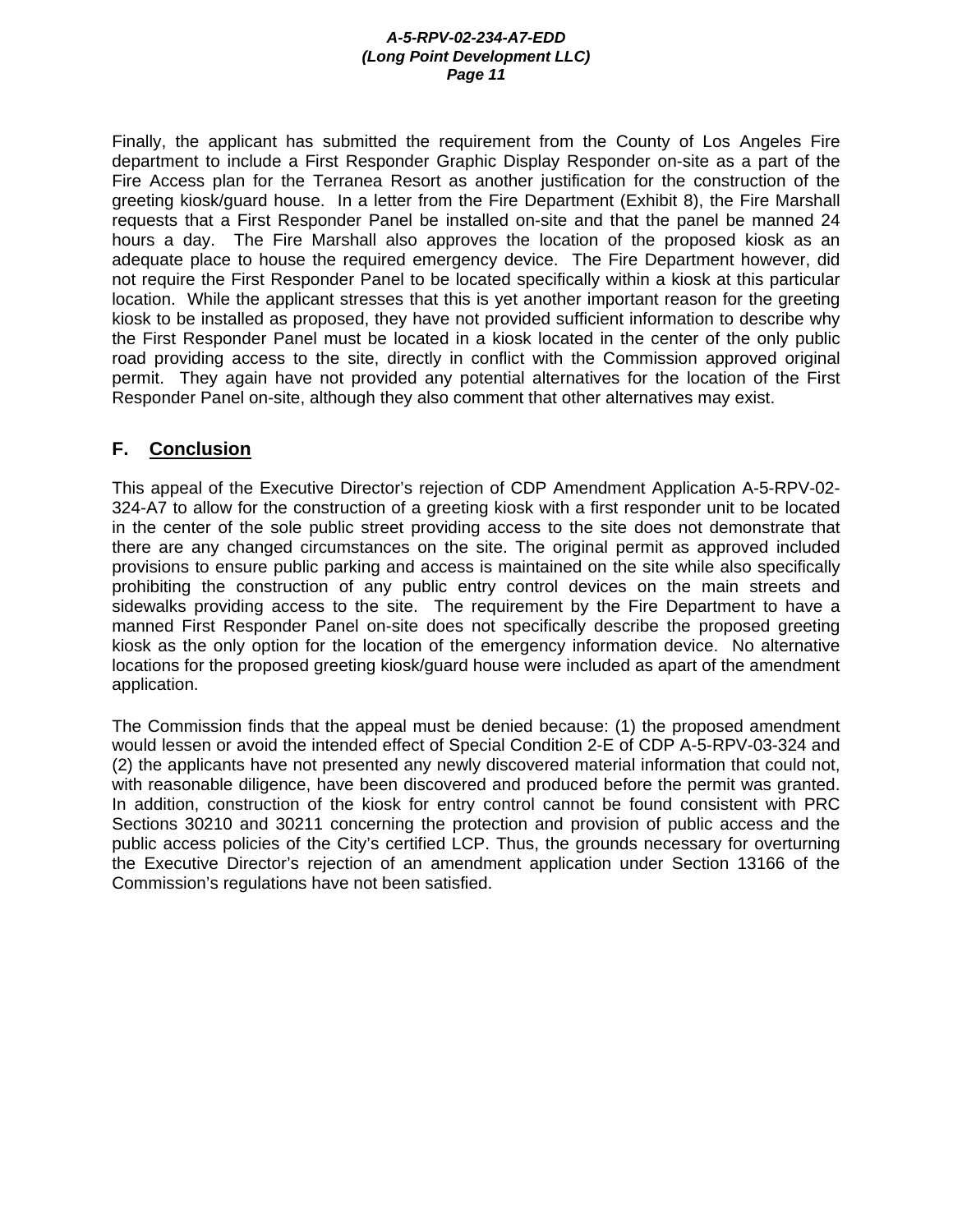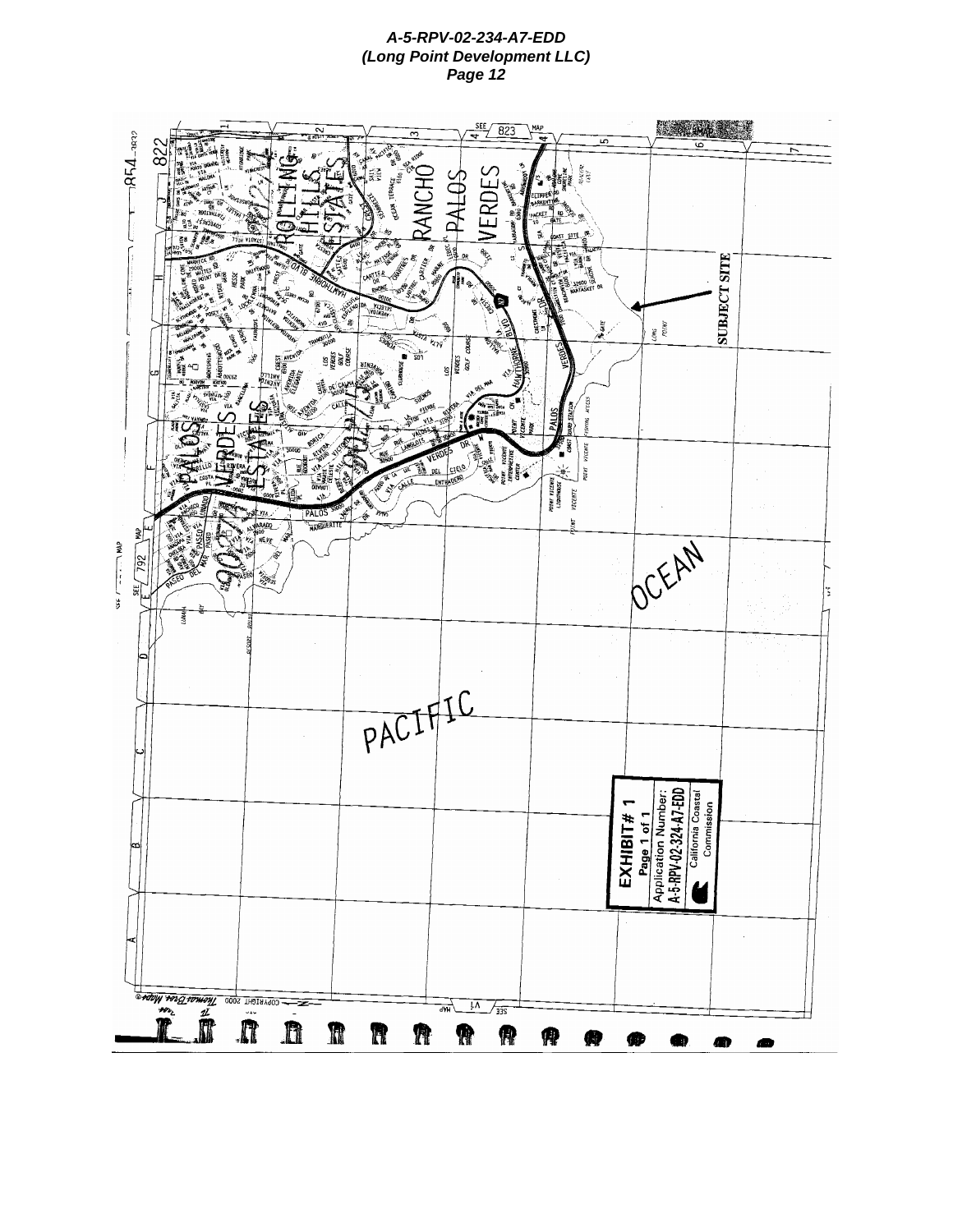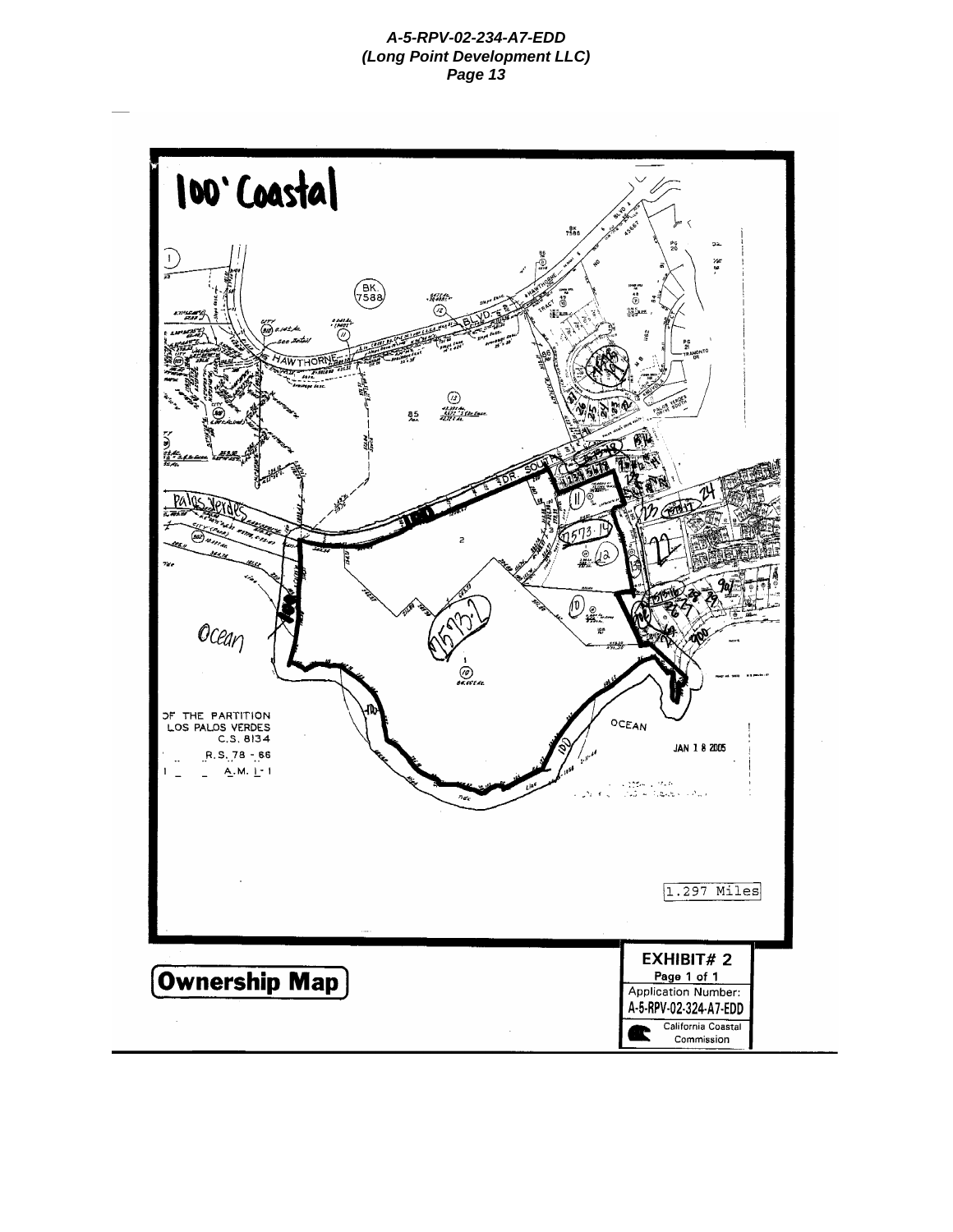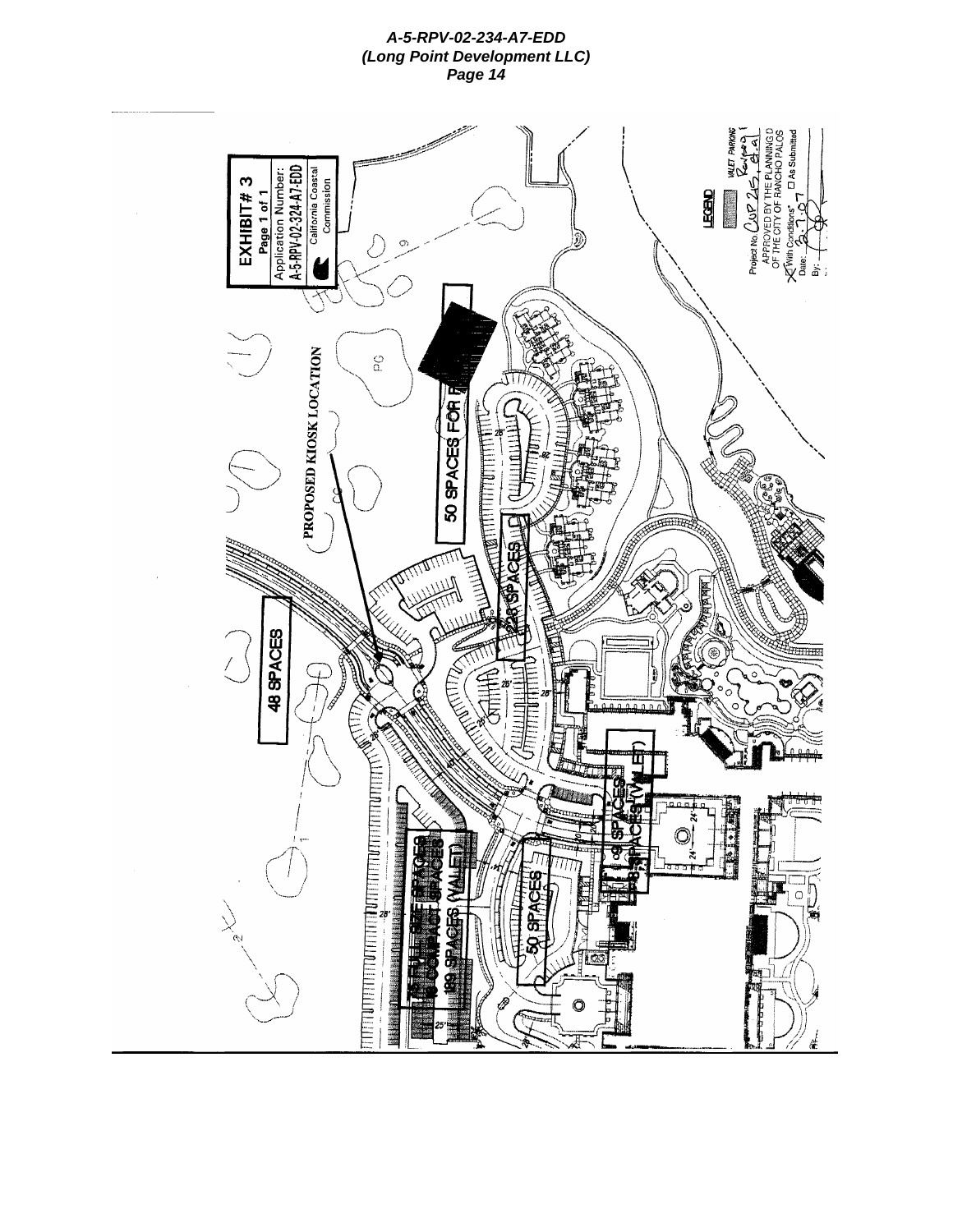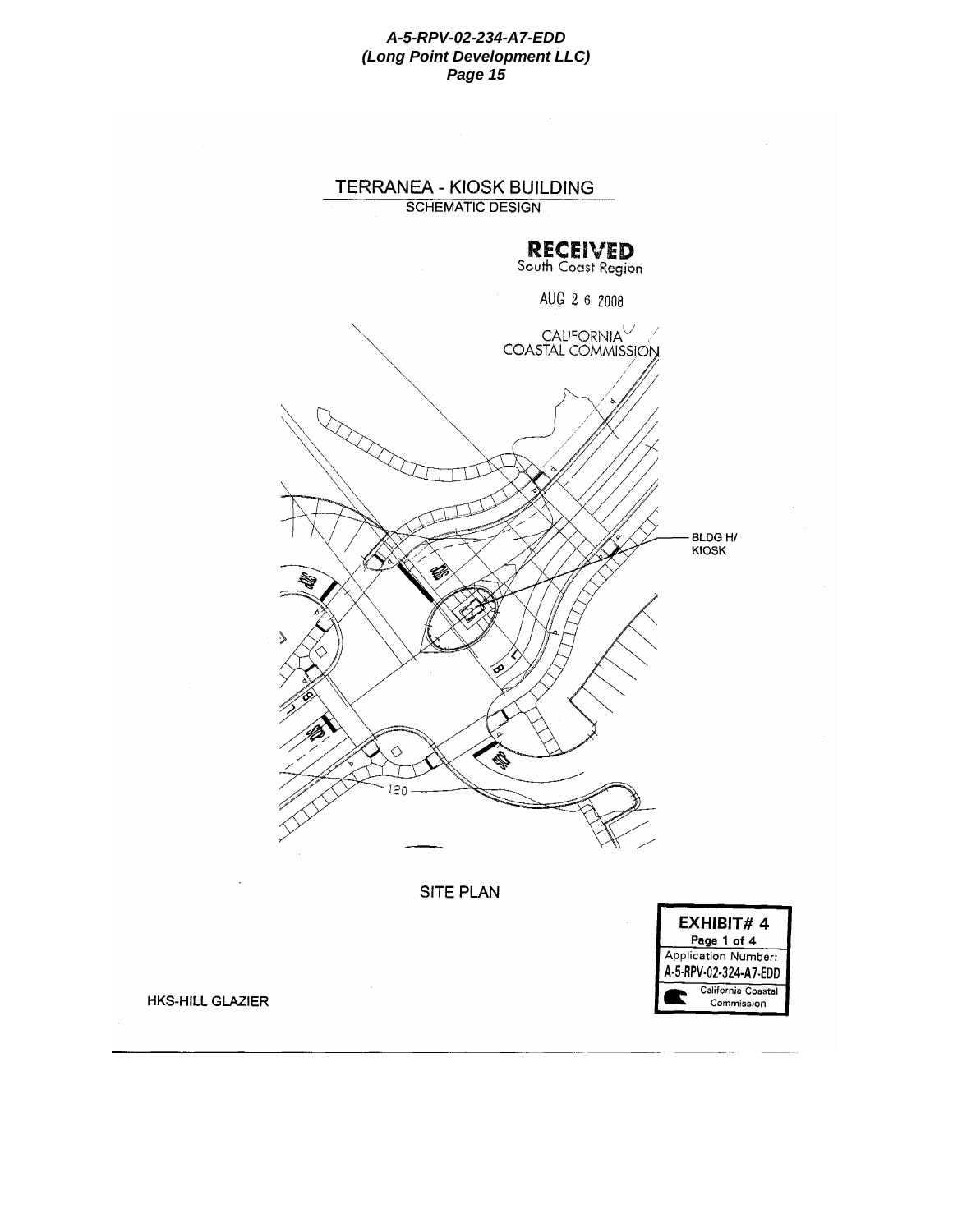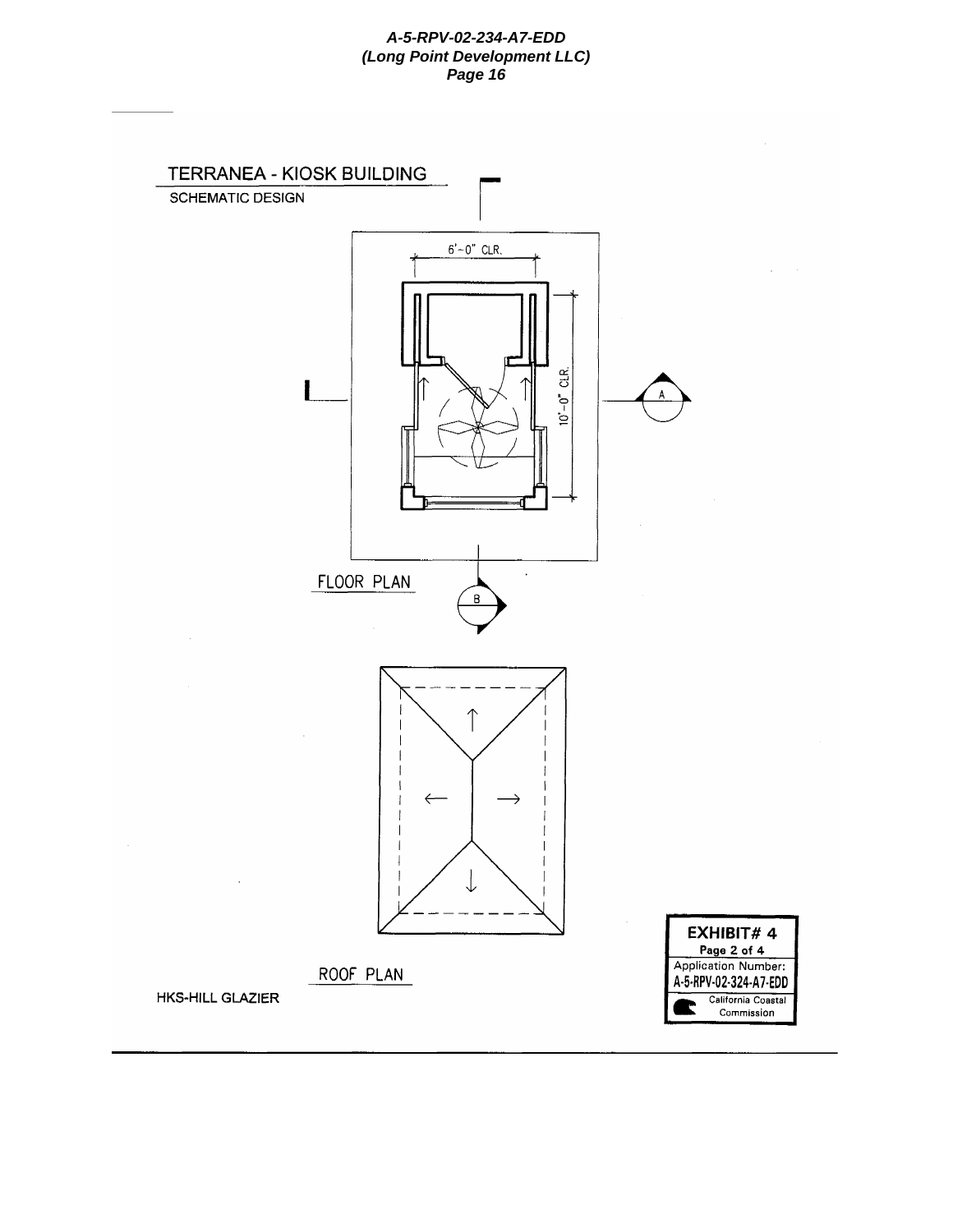

 $\cdot$ 







 $\leftarrow$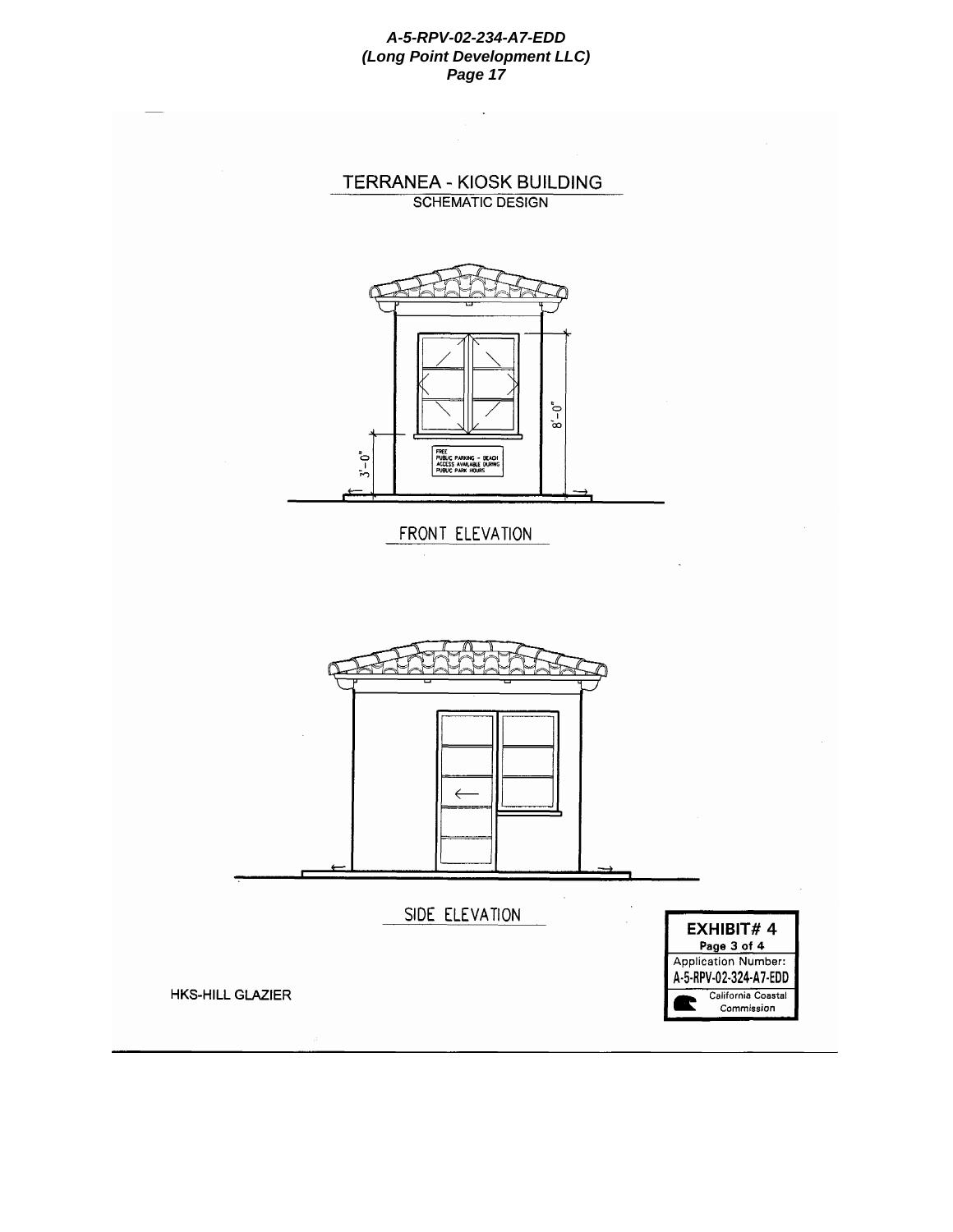

TERRANEA - KIOSK BUILDING



HKS-HILL GLAZIER

A-5-RPV-02-324-A7-EDD California Coastal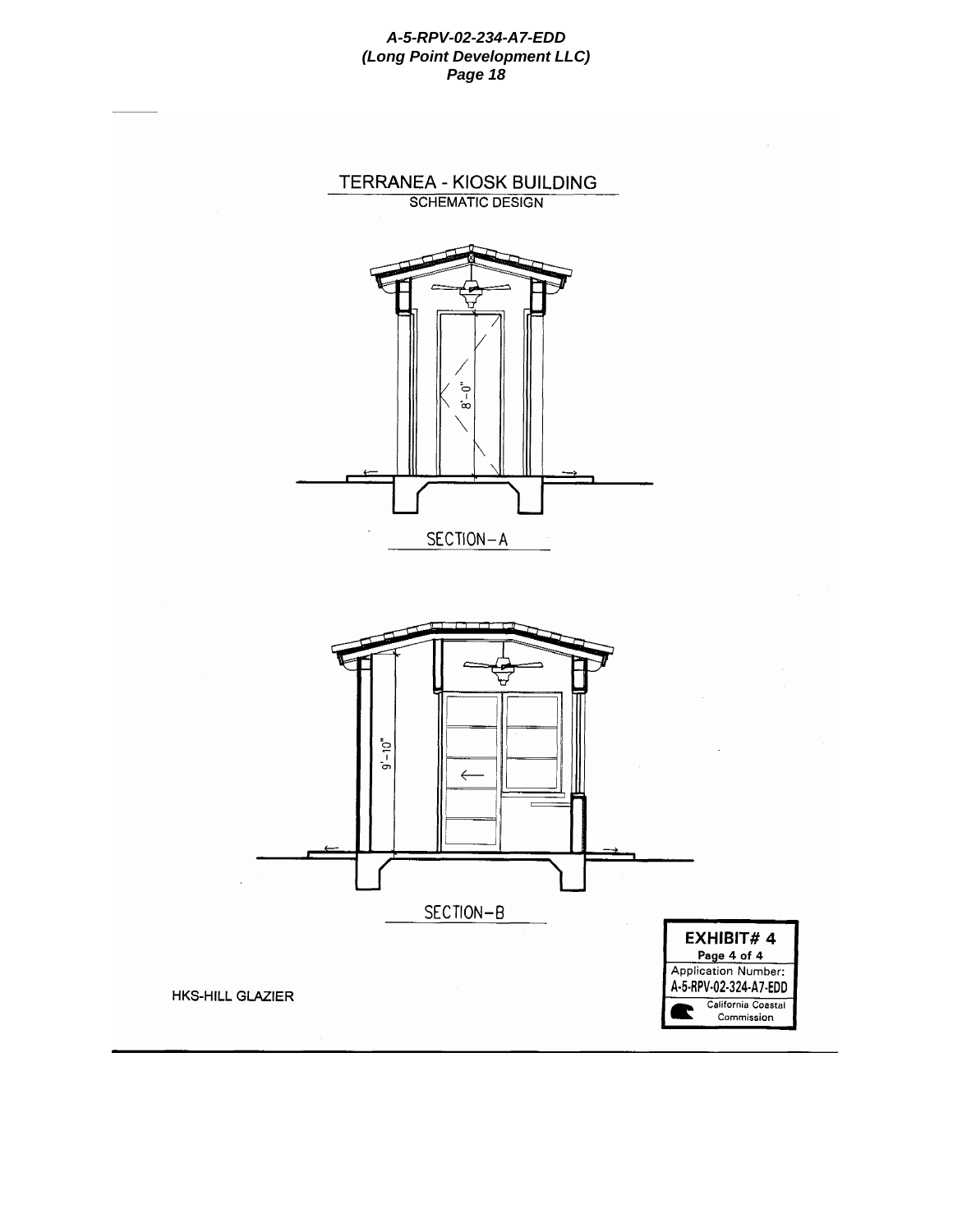| Jun-27-08 | $03:35$ pm | From-California Coastal     |                                                                                                                                                                                                                                                                                                                                                                           | +5625905084 | South Coast Region<br><b>JUL 2 5 2008</b>                                                                                                                                                                                | F-496                                                         |
|-----------|------------|-----------------------------|---------------------------------------------------------------------------------------------------------------------------------------------------------------------------------------------------------------------------------------------------------------------------------------------------------------------------------------------------------------------------|-------------|--------------------------------------------------------------------------------------------------------------------------------------------------------------------------------------------------------------------------|---------------------------------------------------------------|
|           |            |                             | AMENDMENT REQUEST                                                                                                                                                                                                                                                                                                                                                         |             | CALIFORNIA<br><b>COASTAL COMMISSION</b><br>FORM                                                                                                                                                                          |                                                               |
| 1.        |            |                             | Permit Number A-5-RPV-02-324-AQ (A7)                                                                                                                                                                                                                                                                                                                                      |             |                                                                                                                                                                                                                          |                                                               |
| 2.        |            | Applicant's Name            | LONG POINT DEVELOPMENT LLC.                                                                                                                                                                                                                                                                                                                                               |             |                                                                                                                                                                                                                          |                                                               |
|           |            |                             |                                                                                                                                                                                                                                                                                                                                                                           |             |                                                                                                                                                                                                                          |                                                               |
|           |            |                             |                                                                                                                                                                                                                                                                                                                                                                           |             | 310.802.7400<br>(area code and phone no.)                                                                                                                                                                                |                                                               |
|           | 90275,     | Describe Proposed Amendment | staff. (It is the applicant's responsibility to update this list, as appropriate,<br>including after the application is accepted for filing. Failure to provide this<br>denial of the permit or criminal penalties.<br>OTHER KENGESENTITIVES: MIKE TANDE, MICHEAU HARDISTY.<br>PLENSE SEE ATTACHED SUBMITTAL FOR TEADENED<br>HOSPITALY (GABETER) + FIRST RESPONDER K10SK. |             | or the applicant's business partners, for compensation, with the Commission or<br>information prior to communication with the Commission or staff may result in<br>TOOD MAXHER, 100 TEARANEA WAY, RANCHO PALOS VERDES CA |                                                               |
|           |            |                             |                                                                                                                                                                                                                                                                                                                                                                           |             |                                                                                                                                                                                                                          |                                                               |
|           |            |                             | Applicant's / Agant Signature                                                                                                                                                                                                                                                                                                                                             |             | 6.28.08<br>Date<br>A-5-RPV-02-324-A7-EDD                                                                                                                                                                                 | <b>EXHIBIT#5</b><br>Page 1 of 4<br><b>Application Number:</b> |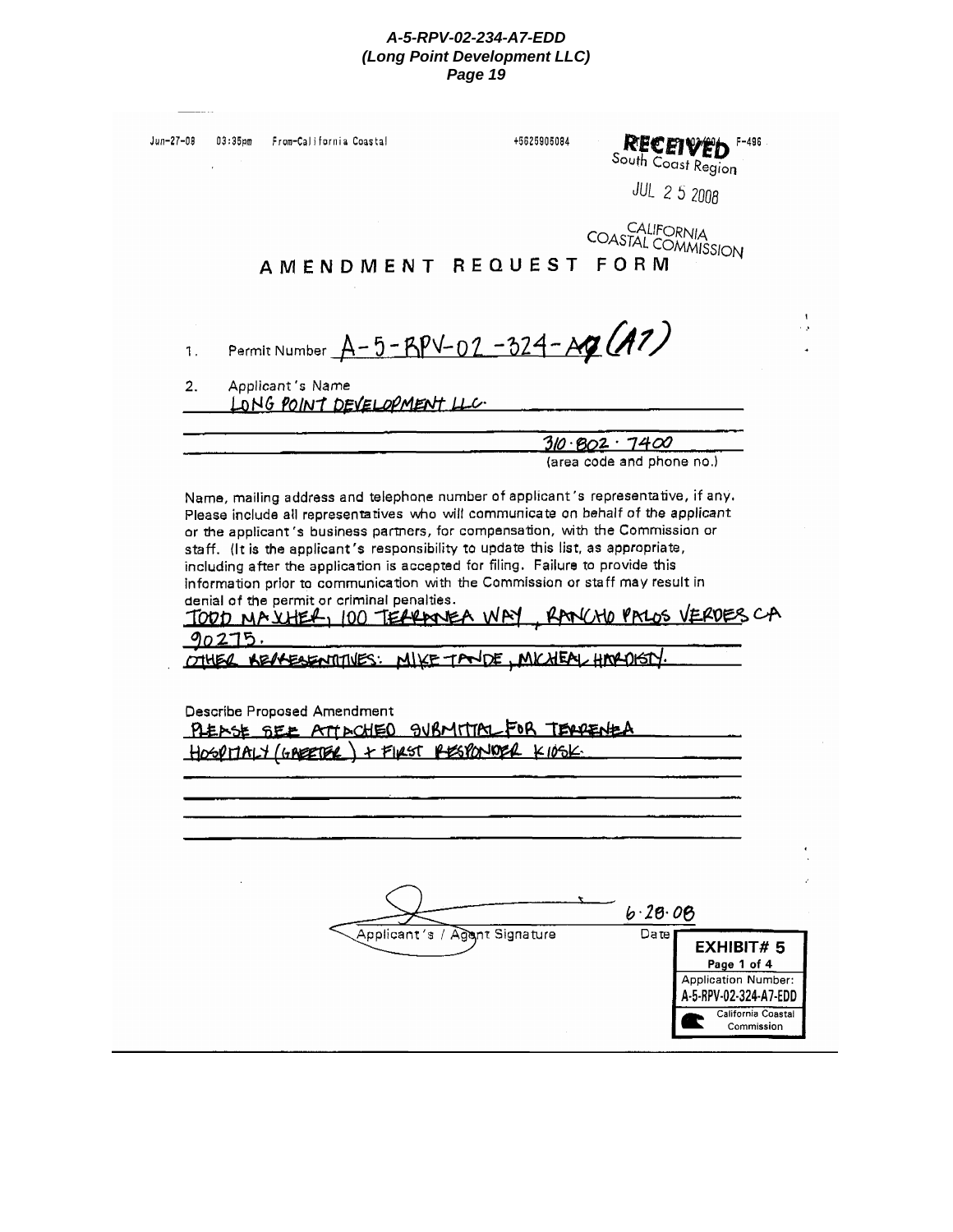

**RECEIVED**<br>outh Coast Region

**JUL** 2 5 2008

CALIFORNIA COASTAL COMMISSION

December 6, 2006

Ms. Teresa Henry California Coastal Commission 200 Oceangate, 10th Floor Long Beach, California 90802-4416

Re: Long Point Resort - Greeting Kiosk

Dear Ms. Henry,

This letter is in regards to the Greeting and First Responders Kiosk ("Kiosk"), approved by the City of Rancho Palos Verdes, proposed to be located at the first intersection on the Resort Entry Drive which will perform several functions essential to the overall operation, success and life safety of Terranea Resort.

Since the Cities approval of the Kiosk, the Los Angeles County Fire Department, has required that Terranea install a First Responder Graphic Display Panel, to be staffed twenty four hours a day, inside the Kiosk. This panel will advise firefighters and paramedics of the location of any emergencies immediately upon entry to the resort, enabling them to dispatch themselves directly to the impacted area quickly without having to track down hotel security staff to do so. This feature has the potential to save both lives and property. (See attached letter from Fire Chief.) Upon receipt of the LACoFD letter we directed our Life Safety Consultant Ralph Jensen Associates to analyze the requirement. They determined that the due to the size of the resort and the difficulties that may occur responding to an emergency situation, that the Information and First Responder Kiosk will be beneficial in providing assistance to the Los Angeles County Fire Department. (See Attached Letter)

In addition to the requirements outlined above, the City of Rancho Palos Verdes and the California Coastal Commission both have responsibility for protecting the public's interest and access to the Resort and its amenities. Both parties have already approved Terranea's parking management plan and the Coastal Development Permit indicates that Terranea provide 1075 parking spaces. However, the language of the Coastal Development Permit makes it impossible for Terranea to comply with the life safety requirements levied by the Los Angeles County Fire Department. In addition, the Special Conditions allow Terranea to charge Resort Hotel Guests for parking. However, other Special Conditions of the Coastal Development Permit make it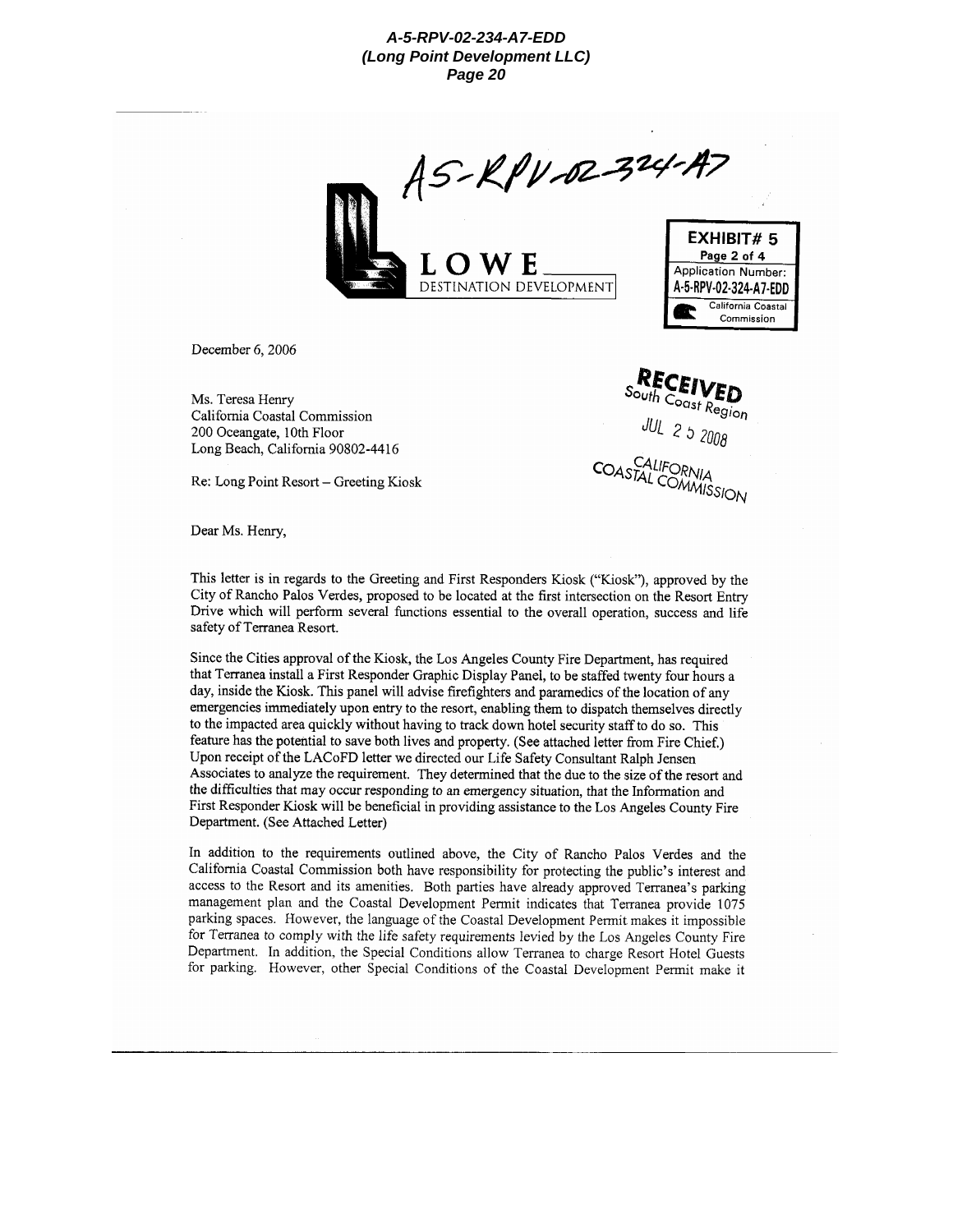First Responder and Greeting Kiosk Narrative May, 2006 Page 2 of 3



difficult for Terranea do so, or to monitor and enforce the free public parking requirements which have been established.

As such, Long Point Development has retained HVS/Ultimate Hotel Parking Solutions (UHPS) to assist with the planning of the operation. There report is attached to this submittal. The goals of this plan are as follows:

- 1. Maximizes the resort's potential to deliver both adequate life safety as required by the Los Angeles County fire Department,
- 2. Protect the public's interest in the facility by complying with all requirements of the public agencies having jurisdiction over the property,
- 3. Maximizes the resort's potential to deliver luxury service to its clients and achieve financial success.
- 4. Satisfies all of these needs in a method that is operationally feasible.

Included in the information provided in this submittal, our analysis indicates that the concept which we are proposing is not a new idea and typical of resort Properties. The "greeting" aspect of the kiosk will perform as an extension of the front door, with doorman trained to direct First Responders, welcome visitors, direct the pubic to free parking and provide information. The Kiosks intent is to not act as an impediment to public access but rather insure it's success. The Commission has already set precedents for kiosks at several hotels that are very similarly situated in regards to beach access. We have identified a host of hotel and other commercial/municipal parking facilities inside the Coastal Zone that are fully gated and even charge the public for access. Terranea has no wish to go this far, and as such we see our kiosk plan as something that is consistent with the intent of the Coastal the Commission and the Developer.

It should be noted that having no direction or guidance at the entrance to the facility makes it extremely challenging for Long Point to enforce the Commission's requirements for reserved public spaces. The hospitality and first responder kiosk provides an answer to all three of the goals stated above by assisting the life safety process, protecting public access and enjoyment of the coastal amenities, by allowing the hotel to offer luxury service and generate parking income from non-public parkers, and to fulfill all of these needs in a feasible manner.

As Conditioned signage at the Resorts main entry and signage at the Kiosk will clearly delineate public access. In addition, public parking, public access and public amenity signage will be appropriately displayed at the kiosk, to insure that all public amenity and beach users have free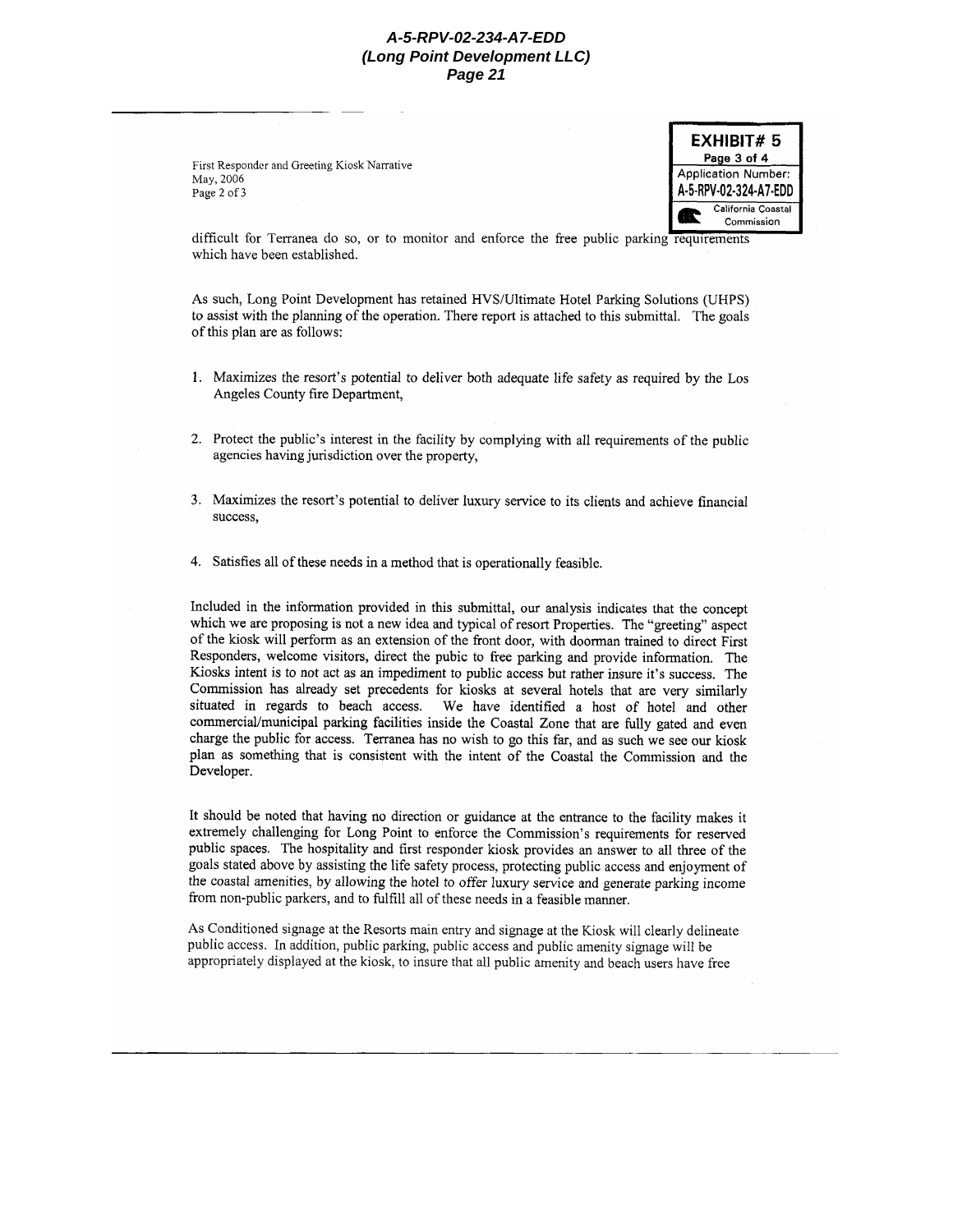First Responder and Greeting Kiosk Narrative May, 2006 Page 3 of 3

access to parking. By placing the greeting kiosk as shown at the northern most four way intersection we are assured that either the 65 car public parking area and eastern parking lots in their entirety are available for public spaces during the period one hour before sunrise and one hour after sunset.

Please contact me at your earliest convenience if anything here is contrary to your understanding so that we may remedy the matter.

Sincerely,

Todd Majcher Long Point Development, LLC

cc:

Michael Hardisty Mike Tande Bob Lowe Ara Mihranian

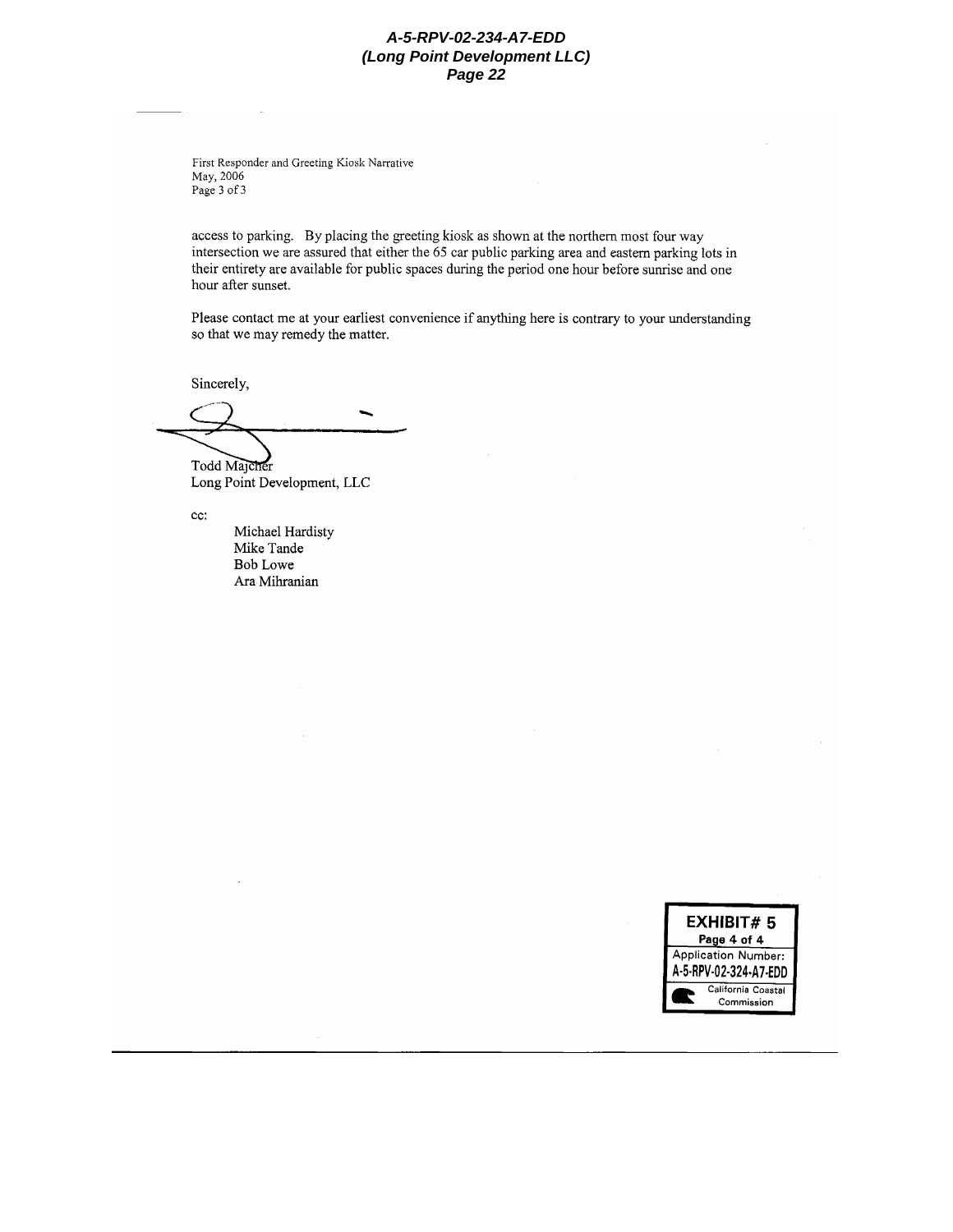STATE OF CALIFORNIA -- THE RESOURCES AGENCY

CALIFORNIA COASTAL COMMISSION South Coast Area Office 200 Oceangate, Suite 1000 Long Beach, CA 90802-4302  $(562) 590 - 5071$ 

August 5, 2008

**Todd Majcher** 11355 W. Olympic Boulevard Los Angeles, CA 90064

Coastal Development Permit Amendment Re: A-5-RPV-02-324-A7 (Long Point Development LLC)

Dear Mr. Majcher.

We are in receipt of your application which was submitted on July 25, 2008, to amend Coastal Development Permit (CDP) A-5-RPV-02-324 for the construction of a hospitality kiosk and first responder unit. The underlying CDP authorizing construction of the resort hotel and condominiums, golf course practice facility, club house, conference center and restaurants as well as public amenities including trails and public parking spaces on the property was approved by the Commission subject to several special conditions, specifically including the provision that physical obstruction of streets, roads and public parking be prohibited. The Commission found that the proposed development could only be approved subject to the above referenced special conditions regarding the provision of public access.

Pursuant to Section 13166 of the California Coastal Commission Regulations (Title 14, Division 5.5) Article Five, the Executive Director shall reject an application for an amendment to a previously approved permit if such amendment would serve to lessen or avoid the intended effect of those conditions. Section 13166 states, in relevant part:

The executive director shall reject an application for an amendment to an approved permit if he or she determines that the proposed amendment would lessen or avoid the intended effect of an approved or conditionally approved permit unless the applicant presents newly discovered material information, which he could not, with reasonable diligence, have discovered and produced before the permit was granted.

The recently submitted amendment application is for the construction of a new hospitality kiosk located in the center of the sole street that accesses the subject property. The application proposes that the kiosk will function as a greeting kiosk for resort guests, as an aid in managing the public and private parking lots on-site, and as a first responder unit for the fire department. Special Condition 2-E Development Restrictions states:

Long term or permanent physical obstruction of streets, roads and parking areas  $(3)$ discussed in 2.D.(2) above, located within Tentative Parcel Map No. 26073, dated May 24, 2006 shall be prohibited. Public entry controls (e.g. gates, gate/guard houses, guards, signage, etc.) and restrictions on use by general public (e.g. preferential parking districts, guest-only parking periods/permits, etc.) associated with any street or public parking areas shall be prohibited.

While the new application describes the proposed development as a greeting kiosk, the structure as designed has the potential to function as a public entry control device in the manner



ARNOLD SCHWARZENEGGER, Gov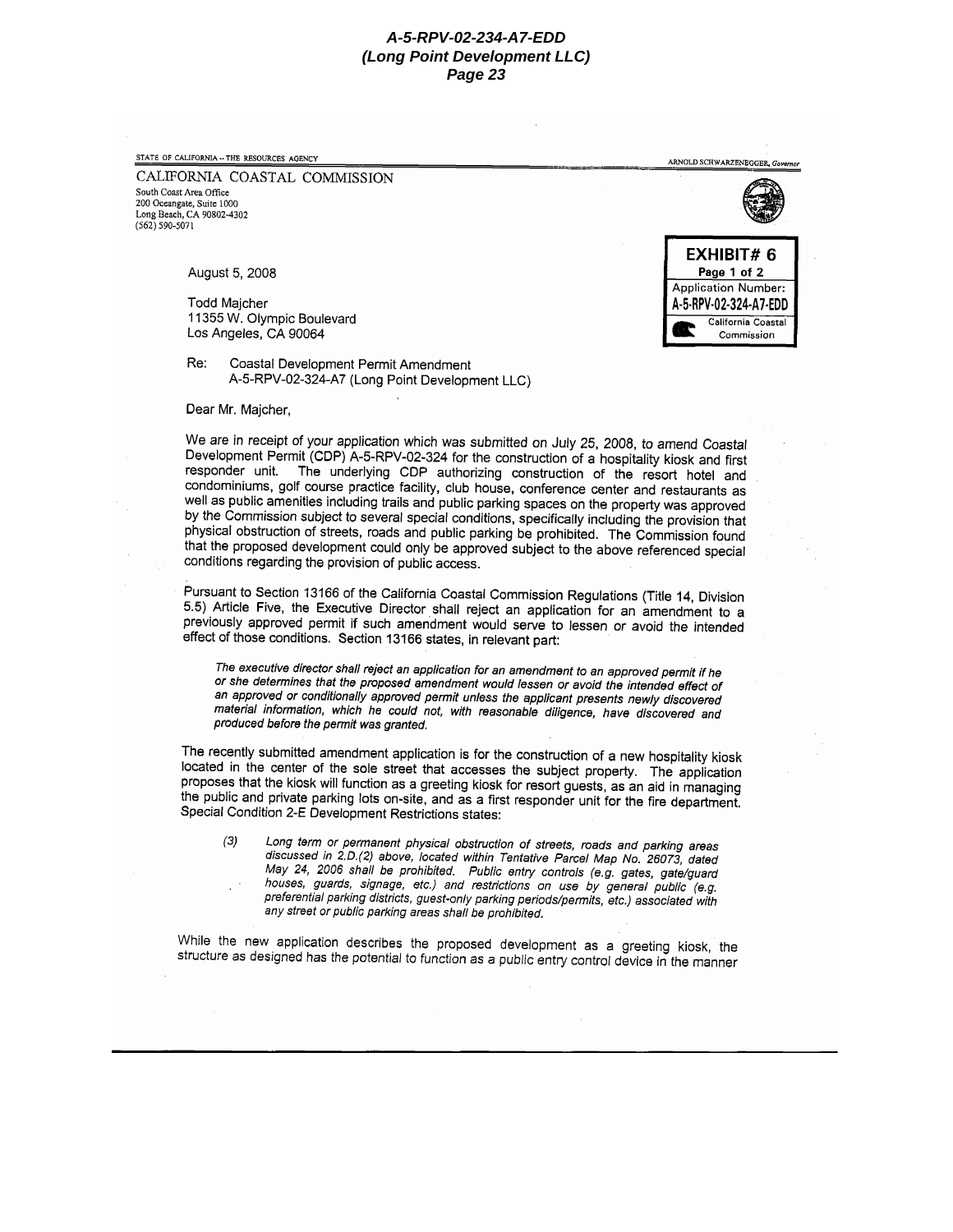#### CDP Amendment Application A-5-RPV-02-324-A7 Page 2 of 2

of a guard house. The structure as proposed could present both a physical and emotional barrier to the public as they enter the property to access the on-site public parking spaces, trails and beach access. A traffic control point, manned by trained security personnel 24 hours a day, would restrict or hinder public access in direct conflict with the Special Conditions approved by the Commission for the original permit.

Additionally, although described as a suitable location for the proposed First Responder Graphic Display Panel by the Fire Department, no information presented describes the entry kiosk as the only location on the subject site where the Panel could be effective.

Thus, the Executive Director determines that the proposed amendment request to construct an entry kiosk would avoid the intended effect of the permit and that no newly discovered information has been submitted as part of the submitted application which could not, with reasonable diligence, have been produced before the permit was granted. Accordingly, pursuant to Section 13166 of the California Code of Regulations and for the reasons stated above, CDP Amendment Application A-5-02-324-A7 is rejected. You may appeal this determination in accordance with Section 13166(a)(1) that states in part:

An applicant may appeal the executive director's determination to the commission. The appeal must be submitted in writing and must set forth the basis for appeal. The appeal must be submitted with 10 working days after the executive director's rejection of the amendment application...

Thank you for your inquiry into this matter. If you have any further questions regarding this matter, please contact me at (562) 590-5071.

Sincerely,

Gabriel Buhr Coastal Programs Analyst

CC: Gary Timm Teresa Henry Jack Ainsworth

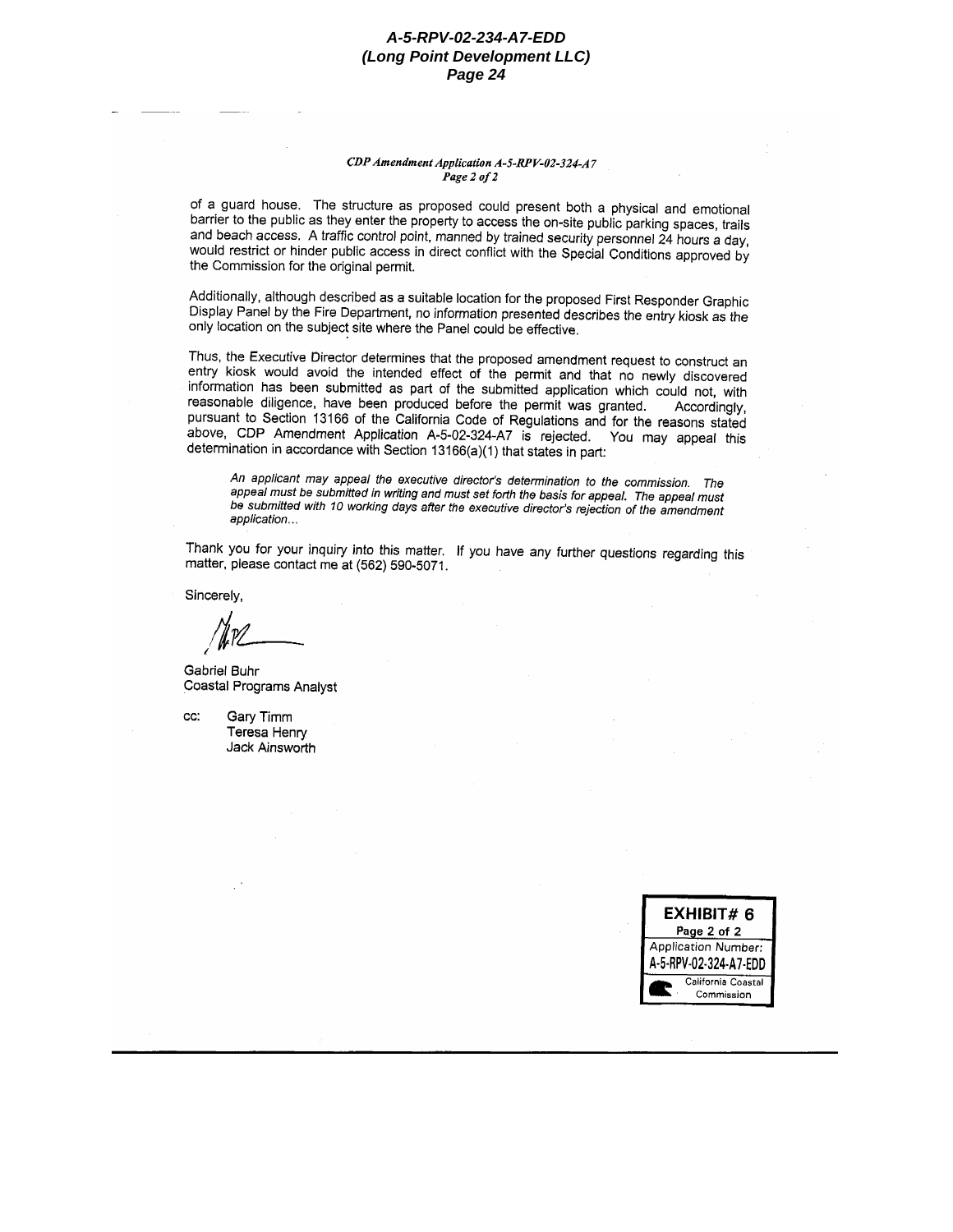|      |  | <b>RECEIVED</b><br>South Coast Region |                                              |  |  |  |
|------|--|---------------------------------------|----------------------------------------------|--|--|--|
|      |  | AUG 2 6 2008                          |                                              |  |  |  |
|      |  | L O W E COASTAL COMMISSION            |                                              |  |  |  |
|      |  | DESTINATION DEVELOPMENT               | EXHIBIT#7<br>Page 1 of 3                     |  |  |  |
| 2008 |  |                                       | Application Number:<br>A-5-RPV-02-324-A7-EDD |  |  |  |
|      |  |                                       | California Coastal                           |  |  |  |

Commission

August 14, 2

Mr. Gabriel Buhr Coastal Programs Analyst California Coastal Commission 200 Oceangate, 10th Floor Long Beach, California 90802-4416

Re: Coastal Development Permit Amendment A-5-RPV-02-324-A7

Dear Mr. Buhr.

This letter is in regard to our recently submitted amendment application for the construction of a Greeting and First Responders Kiosk at Terranea Resort. Per your letter dated August 5, 2008 our amendment application has been rejected by the Executive Director pursuant to Section 13166 of the California Coastal Commission Regulations (Title 14, Division 5.5) Article 5; which sates in relevant part that:

The executive director shall reject an application for an amendment to an approved permit if he or she determines that the proposed amendment would lessen or avoid the intended effect of an approved or conditionally approved permit unless the applicant presents newly discovered material information, which he could not, with reasonable diligence, have discovered and produced before the permit was granted.

Pursuant Section 13166, your August 5<sup>th</sup> letter cites the following reasons for this rejection. Firstly, that the Greeting and First Responders Kiosk has the potential to function as a public entry control device in the manner of a guard house. Secondly, The structure as proposed could present both a physical and emotional barrier to the public as they enter the property to access the on-site public parking spaces, trails and beach access and that a traffic control point, manned by trained security personnel 24 hours a day, would restrict or hinder public access in direct conflict with the Special Conditions approved by the Commission for the original permit.

We disagree with the Executive Director's determination that the proposed Greeter and First Responder Cottage presents a "physical obstruction of streets, roads and public parking" as described in CDP A-5-RPV-02-324 and as such would "avoid the intended effect of the permit". The Director further states that "the structure as proposed could present both a physical and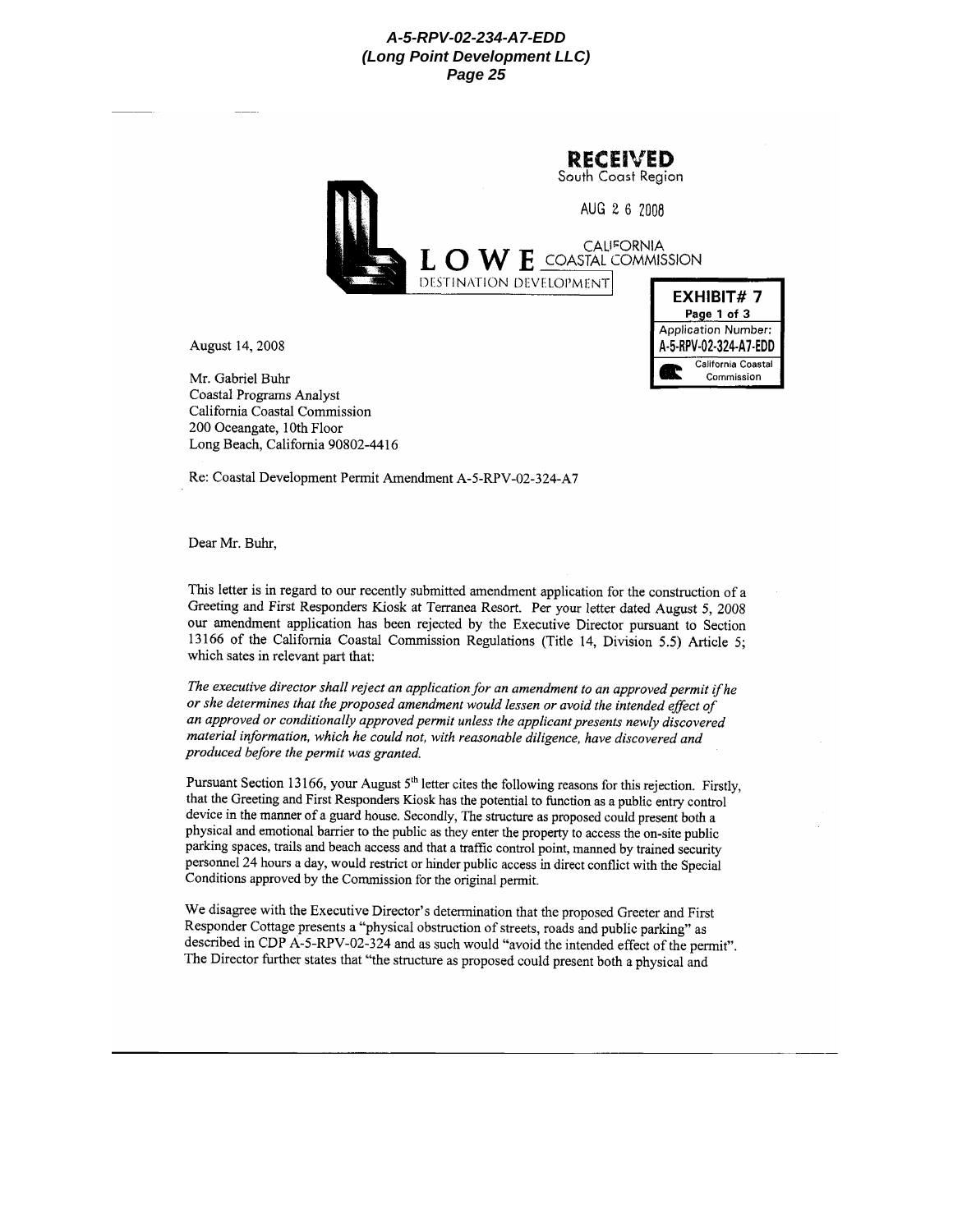CDP Amendment Rejection Appeal August 14, 2008 Page 2 of 3

emotional barrier to the public". We contend that this is speculation and without merit given the fact that Terranea is a public resort, completely dependent on not only free and unobstructed public access but access that is enhanced by a gracious welcome upon arrival. This is consistent with the majority of first class resorts similar to Terranea in size, scope and complexity including several located within the California Coastal Zones. Terranea is not a private community.

To the contrary we contend that the proposed "cottage" and the operational plan underlying it will serve to enhance and support the intended effect of the permit as follows:

All visitors will be greeted, welcomed and assisted with directions depending on their desires which will range from those seeking free public parking and coastal access, hotel, restaurant, golf and spa guests, and guests and participants of special events among others. It is only appropriate for all the above to be welcomed and assisted in such a fashion. The "Greeters" assigned this responsibility will be professionally trained and scripted in exactly the same manner as the Doorman, Guest Reception and all Hospitality functions within the Hotel. It is important to remember a resort depends totally on public access and is driven by a culture of hospitality that is graciously extended to all visitors all of the time. It is not a private community and has no element of exclusivity.

We are required by Special Condition 2.D (1) (b) and Special Condition 4. A to reserve 50 spaces for free public/coastal access parking from the hours of one hour before sunrise and one hour after sundown and when those spaces are fully occupied to reserve the remainder of the 65 spaces and 223 space eastern parking lot in it's entirety to serve this requirement. In order to comply with these requirements management and monitoring is required and will be enabled by the greeter cottage. While the condition is clear in outlining our responsibilities there is an inherent conflict in subsequent language in providing the basis or operational platform on which we can execute our responsibilities and comply.

In addition, Special Condition 5. D (1) (a) provides for charging hotel guests, restaurant, golf, spa and special event guests parking, including the use of the spaces referenced above during the hours of one hour after sundown to one hour before sunrise. Management and monitoring is essential to operate under these conditions.

The above relates to the ability to serve the public, meet the requirements of the conditions and to optimize parking revenue where and when appropriate. What could be far more important in the event of a medical or other emergency is the First Responder function of the proposed Greeter's Cottage.

In responding to this new information and requirement by Los Angeles County Fire Department it was determined that the optimum location for a graphic display panel would be the Greeter Cottage which will be manned twenty four (24) hours per day seven days per week. It is indisputable that an alternate location could be determined but none that would provide the advantages of the current proposal. This is not an area where compromise is appropriate or acceptable.

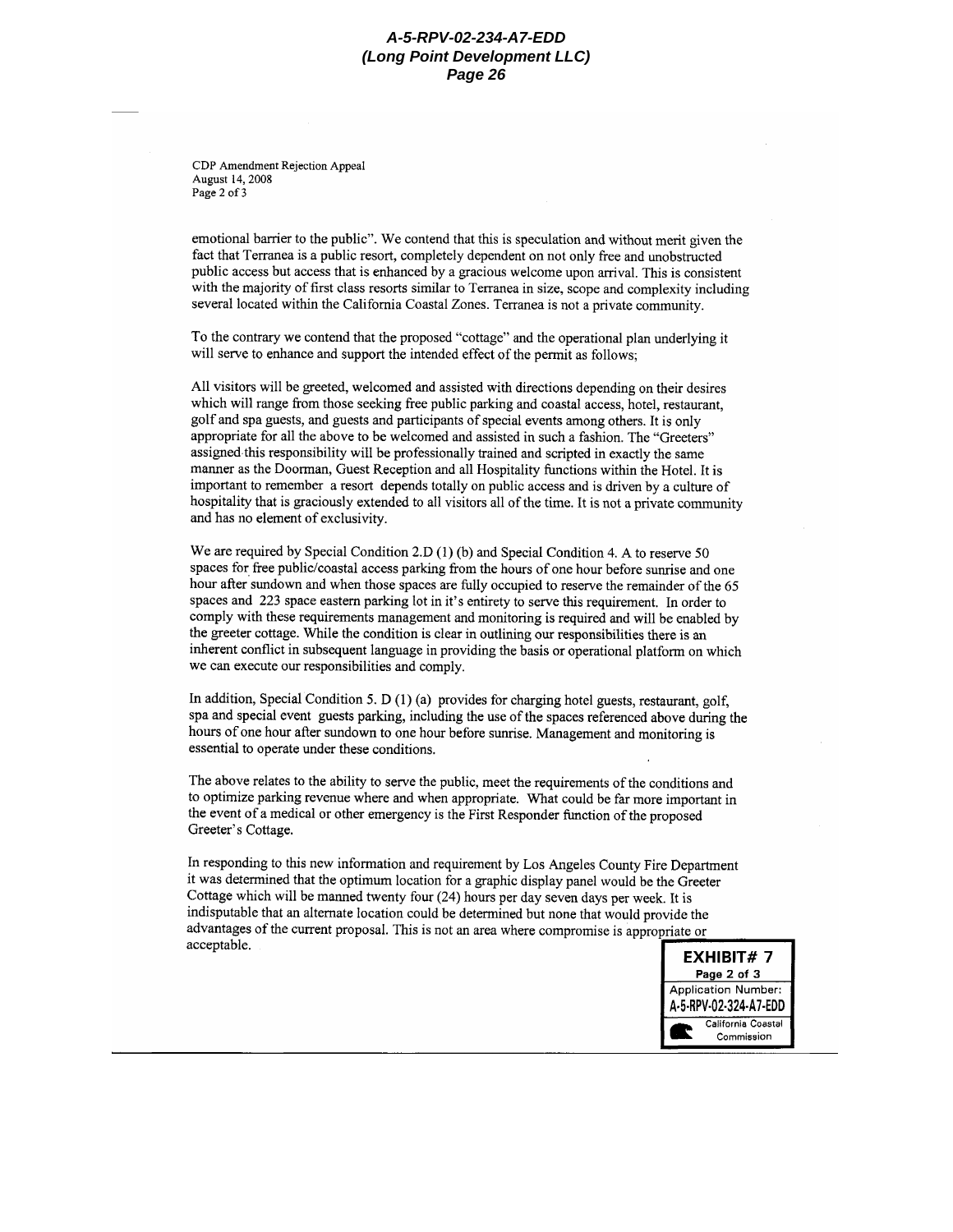CDP Amendment Rejection Appeal August 14, 2008 Page 3 of 3

The Executive Directors determination appears to be based on how the proposed program would be operated rather than on the physical characteristics of the structure. Similar arguments were overcome when the proposal was approved by the City of Ranch Palos Verdes. It is just illogical that a resort would present a "physical and emotional barrier to the public" in any form whatsoever. There will be nothing intimidating about the arrival sequence to Terrance regardless of the intent of the arriving party.

It is with this information provided as a basis for appeal and in accordance with Section 13166 (a) (1) of the California Coastal Commission Regulations, we are requesting that Executive Director schedule our appeal with the Commission at the soonest available hearing.

For your convenience we have attached the supporting information and illustrations previously provided with the amendment request.

We appreciate your time and attention to this matter to date and we look forward to an opportunity to present our position to the Commission at the October meeting.

Sincerely,

Michael Hardisty **Executive Vice President** Lowe Destination Development, Inc.

 $CC:$ **Bob Lowe** Todd Majcher Mike Tande

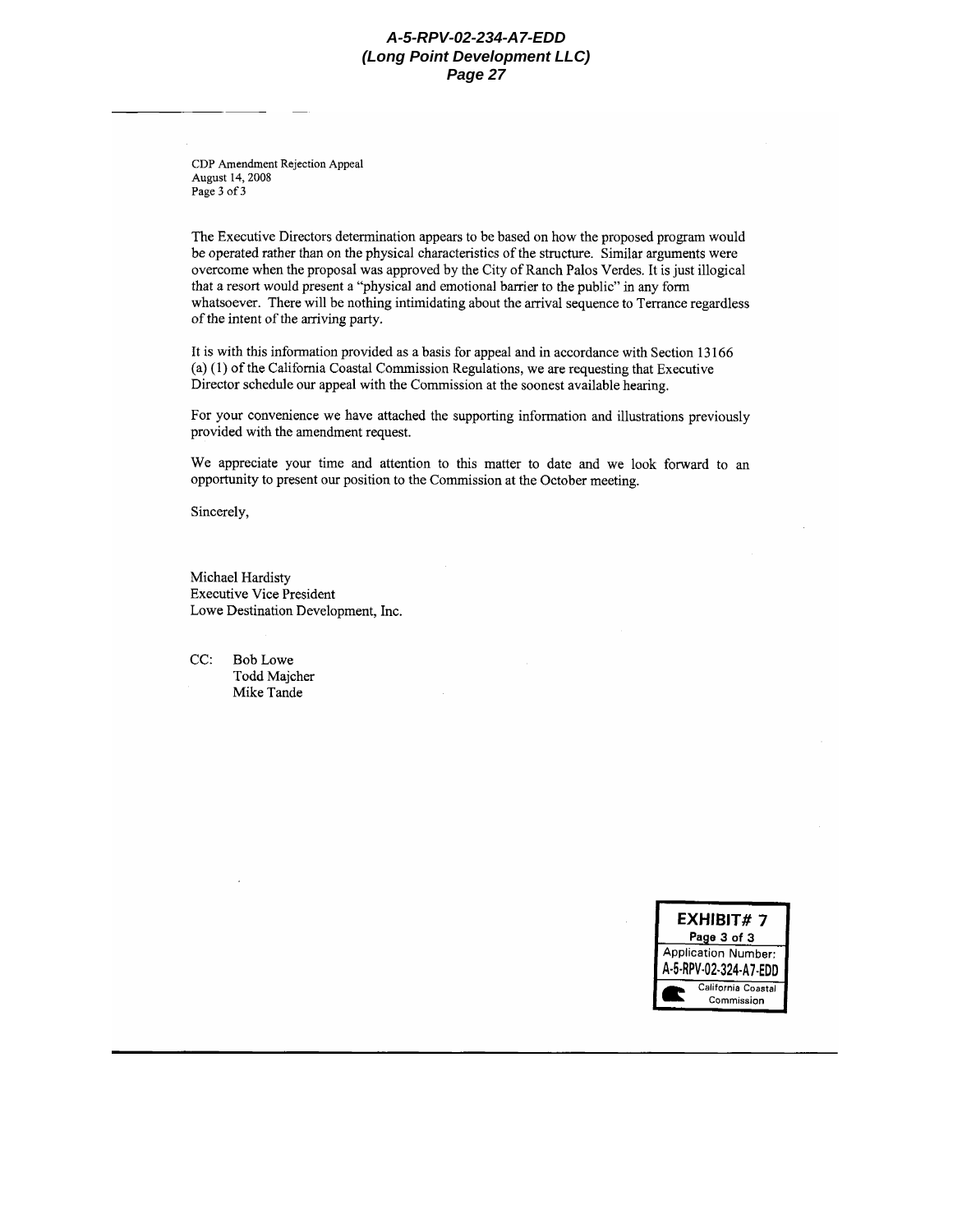

P. MICHAEL FREEMAN **FIRE CHIFE** FORESTER & FIRE WARDEN

November 8, 2007

## **COUNTY OF LOS ANGELES**

**FIRE DEPARTMENT** 1320 NORTH EASTERN AVENUE<br>LOS ANGELES, CALIFORNIA 90063-3294  $323890 - 4144$ 

# RECEIVED

South Coast Region

AUG 2 6 2008

**CALIFORNIA COASTAL COMMISSION** 

Mr. J. Todd Majcher, Vice President Long Point Development 6610 Palos Verdes Drive South Rancho Palos Verdes, CA 90277

Dear Mr. Majcher:

This letter is in regard to the Fire Access Plan for Terranca Resort approved by the Los Angeles County Fire Department, and as follow-up to previous meetings with both Chief Poster and me. Based upon these discussions, the Los Angeles County Fire Department is requesting that Long Point Development provide a First Responder Graphic Display Panel at the location defined on the attached plan. This panel will provide emergency personnel with an illuminated map delineating the specific locations of emergency incidents on the property. In addition to the Graphic Display Panel, the location provided will be staffed 24 hours a day to provide First Responders unfettered access.

Please feel free to contact me if you wish to discuss this matter further.

Sincerely

ASSISTANT FIRE CHIEF MARK NELSON **FIRE MARSHAL** 

MN:pm



SERVING THE UNINCORPORATED AREAS OF LOS ANGELES COUNTY AND THE CITIES OF

AGOURA HILLS<br>ARTESIA<br>AZUSA<br>BALDWIN PARK BELL<br>BELL<br>BELL GARDENS BELLFLOWER<br>BRADBURY

COVINA

CUDAHY

DIAMOND BAR<br>DUARTE<br>EL MONTE<br>GARDENA<br>GARDEN<br>HAWAIIAN GARDENS<br>HAWAIIAN GARDENS CALABASAS<br>CARSON<br>CERRITOS<br>CLAREMONT<br>COMMERCE

HIDDEN HILLS<br>HUNTINGTON PARK<br>INDUSTRY<br>RWINDALE<br>LA CANADA FLINTRIDGE<br>LA CANADA FLINTRIDGE

**MALIBU<br>MAYWOOD<br>NORWALK<br>PALOS VERDES ESTATES** LA MIRADA<br>LA PUENTE<br>LAKEWOOD<br>LANCASTER LAWNDALE<br>LOMITA<br>LYNWOOD PARAMOUNT<br>PICO RIVERA

POMONA<br>RANCHO PALOS VERDES<br>ROLLING HILLS<br>ROLLING HILLS ESTATES<br>ROSEMEAD SAN DIMAS<br>SANTA CLARITA

SIGNAL HILL<br>SOUTH EL MONTE<br>SOUTH GATE<br>TEMPLE CITY<br>WALNUT<br>WEST HOLLYWOOD<br>WEST LAKE VILLAGE<br>WHITTIER